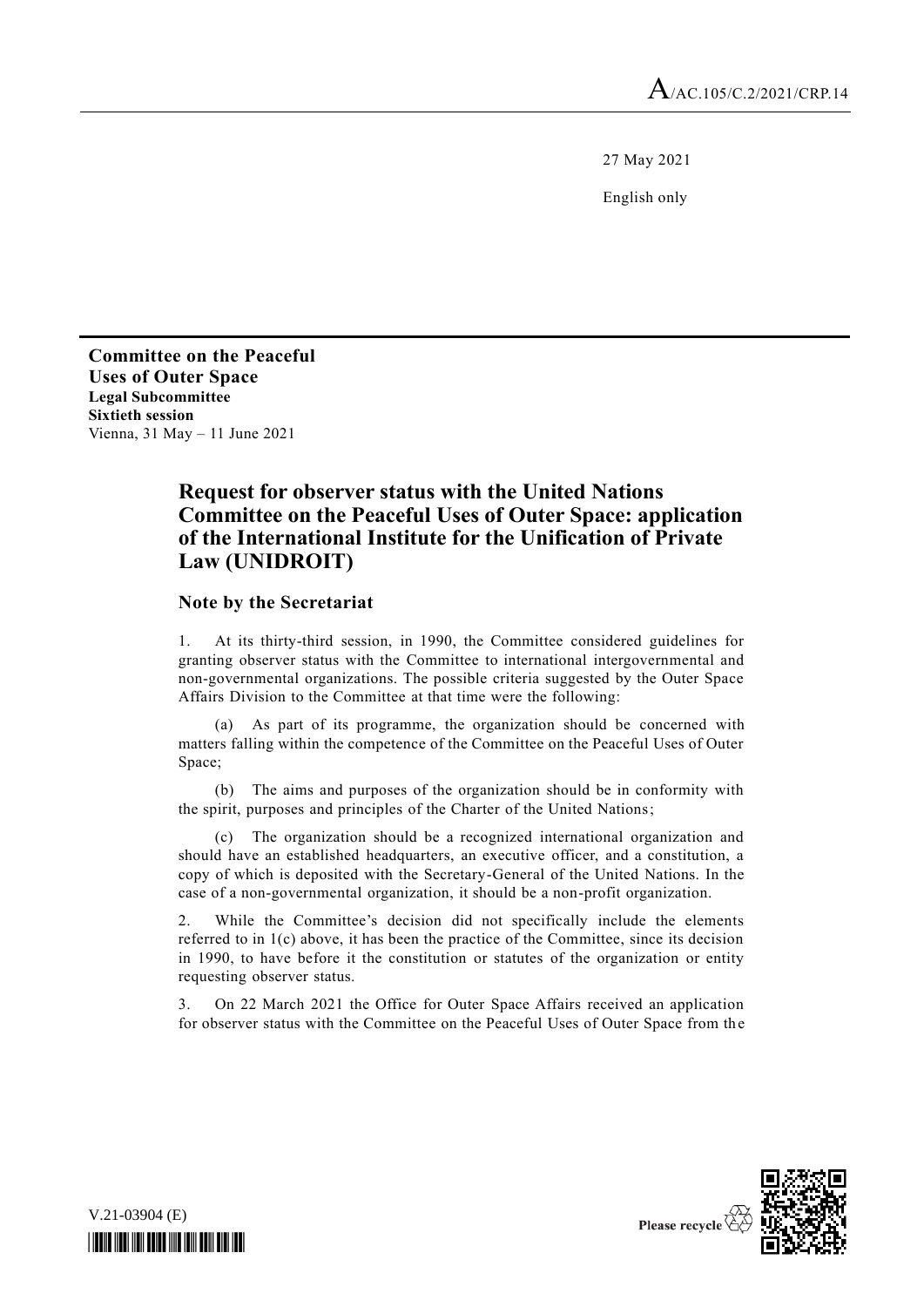Internaitonal Insitute for the Unification of Private Law (UNIDROIT). The following related correspondence received from UNIDROIT is attached to this document:

(a) Letter from UNIDROIT describing its mission and objectives and stating its intention to become a permanent observer of the Committee;

(b) UNIDROIT Statute, and incorporating the amendment to Article 6(1) which entered into force on 26 March 1993 (English and French);

(c) UNIDROIT Headquarters Agreement (Italian); and

(d) UNGA Resolution 68/121 on Observer status for the International Institute for the Unification of Private Law in the General Assemby.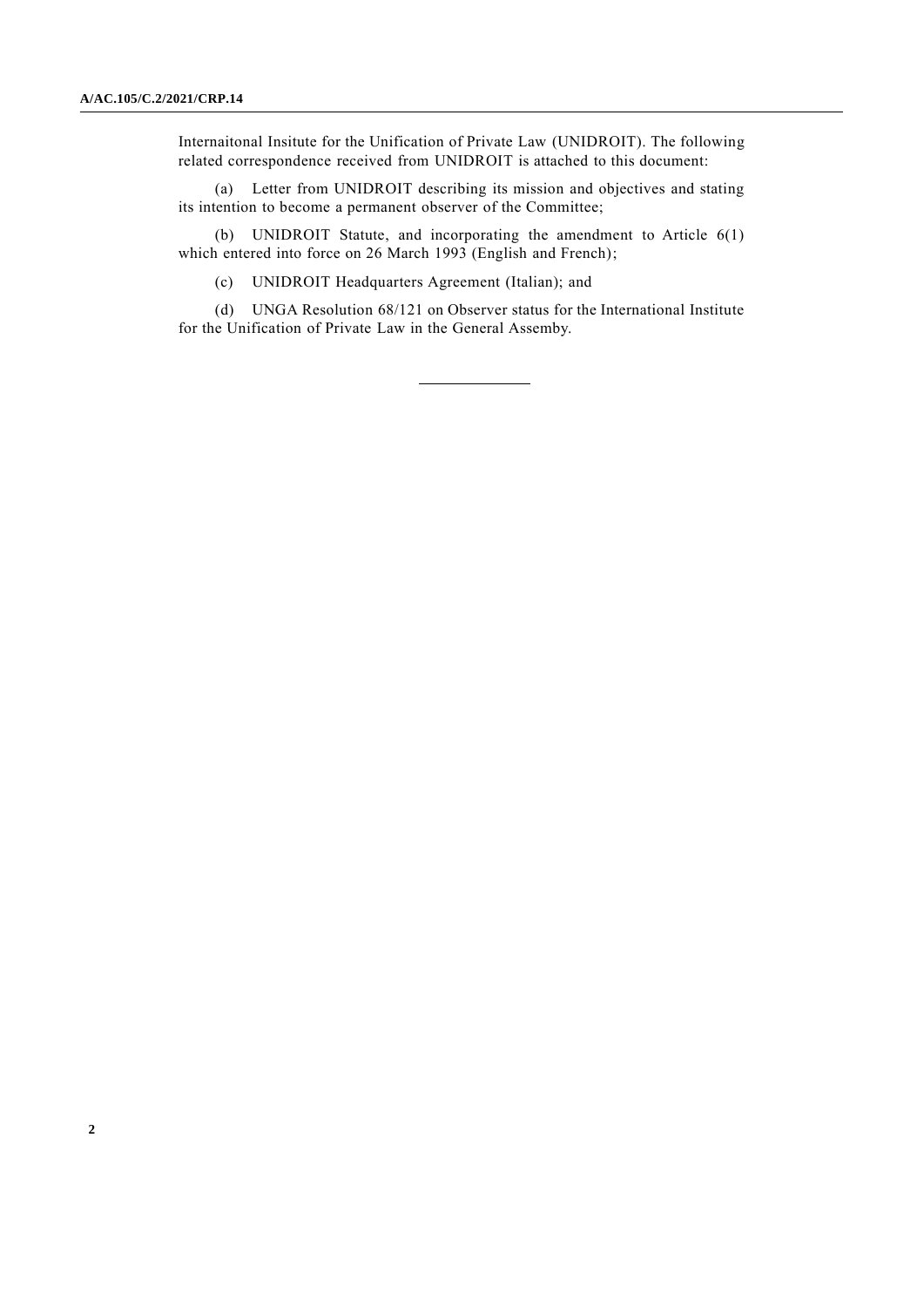

INTERNATIONAL INSTITUTE FOR THE UNIFICATION OF PRIVATE LAW INSTITUT INTERNATIONAL POUR L'UNIFICATION DU DROIT PRIVE

The Secretary General - Le Secrétaire Général

**Ms. Simonetta Di Pippo** Director United Nations Office for Outer Space Affairs United Nations Office at Vienna Vienna International Center A-1400 Vienna, Austria

> Rome, 22 March 2021 Our refce: S82/380

Dear Ms Di Pippo,

This letter is to present a request by the International Institute for the Unification of Private Law (UNIDROIT) to obtain the status of Permanent Observer at the United Nations Committee on the Peaceful Uses of Outer Space (COPUOS).

UNIDROIT is an independent intergovernmental Organisation located in Rome, Italy. Set up in 1926 as an auxiliary organ of the League of Nations, UNIDROIT has 63 member States drawn from a variety of different legal as well as cultural backgrounds. The Institute's purpose is to develop methods for modernising, harmonising and co-ordinating international private and commercial law and to formulate uniform law instruments, principles and rules. Its work facilitates trade, contributes to international sustainable development, promotes education, advances international cooperation and exchange, and closes cultural gaps. It has over the years prepared more than seventy studies and drafts, many of which have resulted in international instruments, including international Conventions, Model Laws, Principles and Legal and Contractual Guides.

One of UNIDROIT's projects which closely relates to the work of COPUOS is the Protocol to the Convention on International Interests in Mobile Equipment on Matters specific to Space Assets (the "Space Protocol"). Adopted in 2012 at a Diplomatic Conference in Berlin, the Space Protocol introduces a uniform regime to govern the creation, perfection, and enforcement of international interests in space assets. It provides a practical solution to render asset-based financing more accessible to an industry that is presently searching for innovative ways to obtain capital for spacebased services and activities. The Space Protocol will reduce the cost of financing of space assets as a result of the increased level of transparency and predictability for financiers, thereby making financing more widely available to a greater number of players in the commercial space sector. Such an instrument will, in particular, help bring much-needed financial resources to emerging space economies.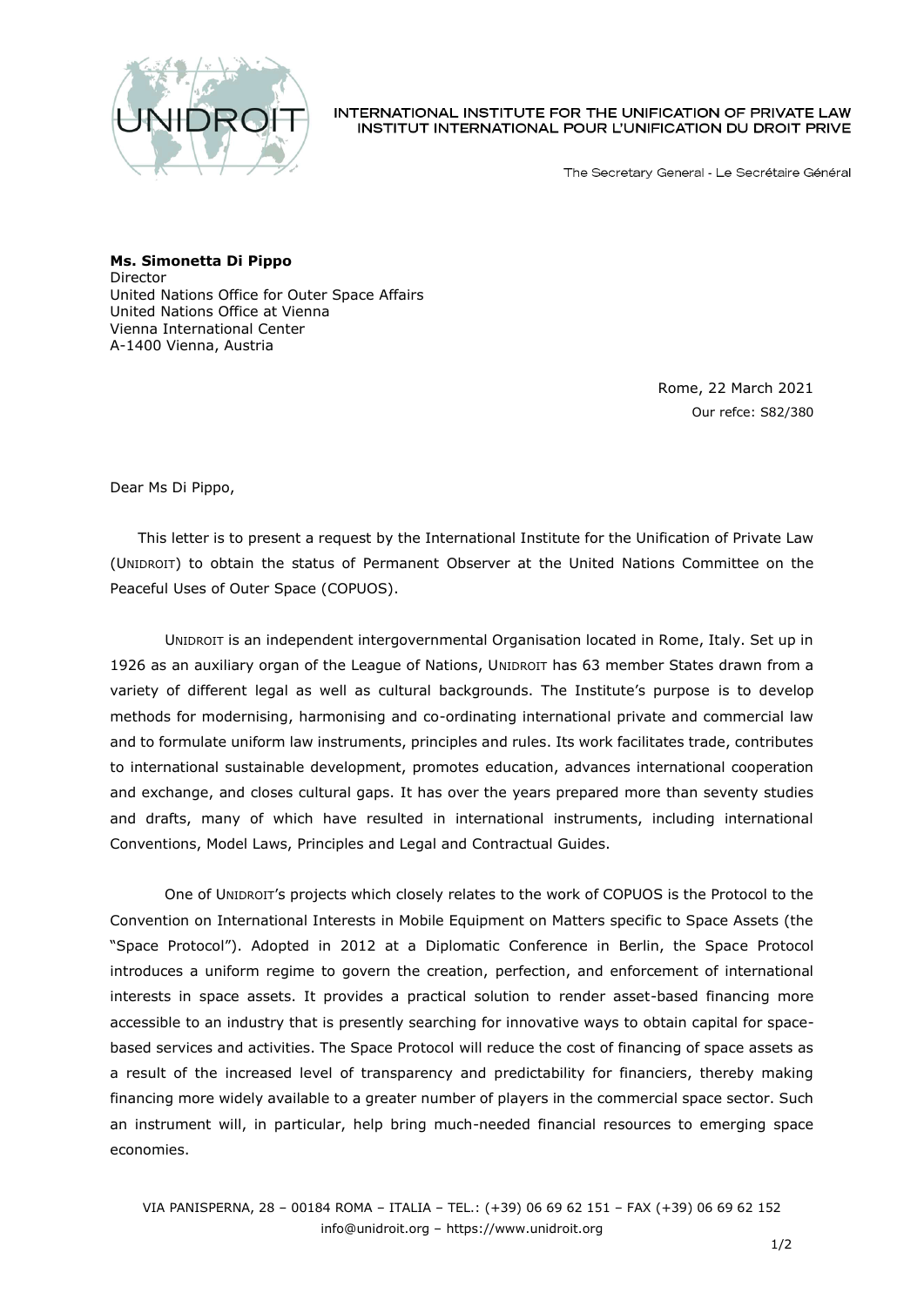The UNIDROIT Secretariat has worked in cooperation with the United Nations Office for Outer Space Affairs and COPUOS at various events, seminars, and occasions in general with regard to matters associated to the Space Protocol and the application of private law in outer space. In order to keep informed with the latest space-related developments, especially with regard to the space economy; to continue to inform COPUOS Member States of the implementation status of the Space Protocol; as well as to stay current in utilising the benefits of the peaceful uses of outer space for sustainable development, UNIDROIT seeks the status of Permanent Observer at COPUOS**.**

To fulfil the procedural requirements of showcasing UNIDROIT as an intergovernmental organisation, please find attached a copy of the UNIDROIT Statute (in English and French) and Headquarters Agreement (in Italian). Please also find attached Resolution 68/121 of the United Nations General Assembly which grants Observer Status to UNIDROIT at the General Assembly.

Please do not hesitate to contact us should you require any additional documentation. We are confident that this will further the already existing relationship between our two organisations and enable many opportunities for us to collaborate further.

Thank you for your consideration.

Yours sincerely,

Professor Ignacio Tirado Secretary-General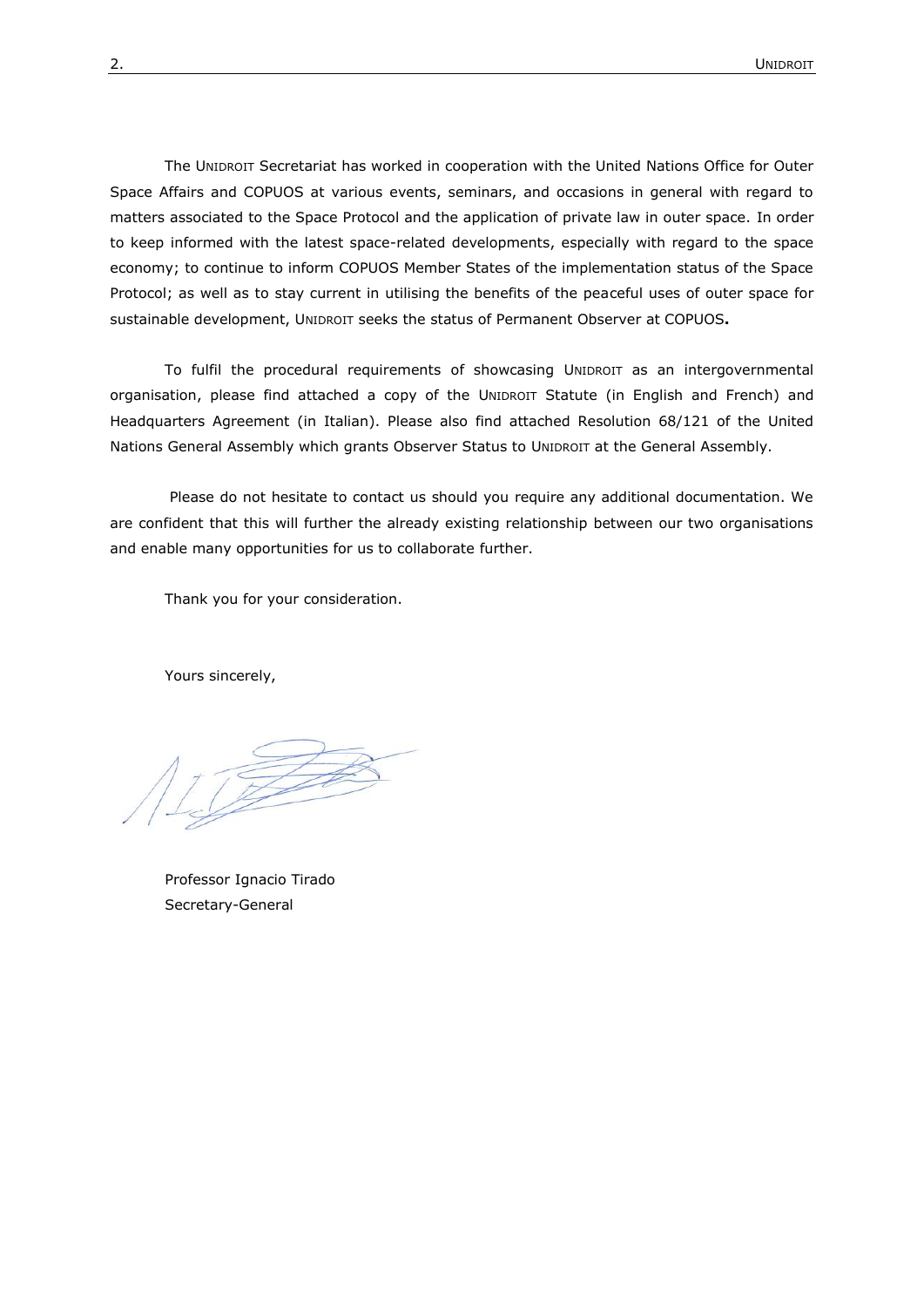## **UNIDROIT**

INTERNATIONAL INSTITUTE FOR THE UNIFICATION OF PRIVATE LAW

*INSTITUT INTERNATIONAL POUR L'UNIFICATION DU DROIT PRIVE* 

# STATUTE

incorporating the amendment to Article  $6(1)$  which entered into force on 26 March 1993

*STATUT ORGANIQUE* 

*comportant l'amendement à l'article 6, paragraphe 1, entré en vigueur le 26 mars 1993* 

UNIDROIT 28, Via Panisperna – Rome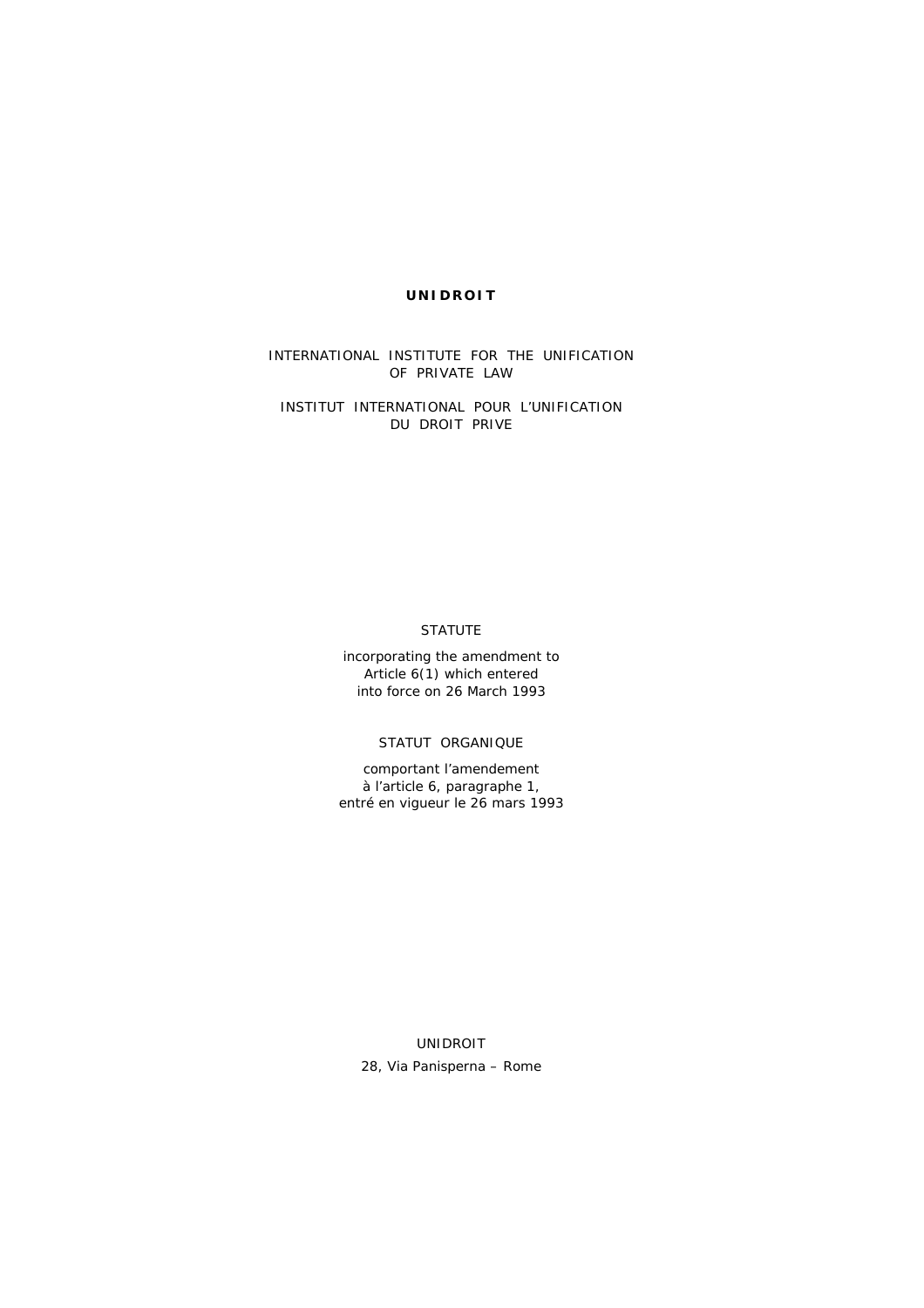# **STATUTE OF UNIDROIT** (\*)

#### *Article 1*

 The purposes of the International Institute for the Unification of Private Law are to examine ways of harmonising and coordinating the private law of States and of groups of States, and to prepare gradually for the adoption by the various States of uniform rules of private law.

To this end the Institute shall:

 (a) prepare drafts of laws and conventions with the object of establishing uniform internal law;

 (b) prepare drafts of agreements with a view to facilitating international relations in the field of private law;

(c) undertake studies in comparative private law;

 (d) take an interest in projects already undertaken in any of these fields by other institutions with which it may maintain relations as necessary;

 (e) organise conferences and publish works which the Institute considers worthy of wide circulation.

#### *Article 2*

 1. – The International Institute for the Unification of Private Law is an international body responsible to the participating Governments.

 2. – The participating Governments are those which accede to the present Statute in accordance with Article 20.

 3. – The Institute shall enjoy, in the territory of each participating Government, the necessary legal capacity to enable it to exercise its functions and to realise its purposes.

 4. – The privileges and immunities which the Institute and its agents and officers shall enjoy shall be defined in agreements to be concluded with the participating Governments.

i<br>L

 $(*)$  Official translation approved by the General Assembly at its 45<sup>th</sup> session on 26 November 1991.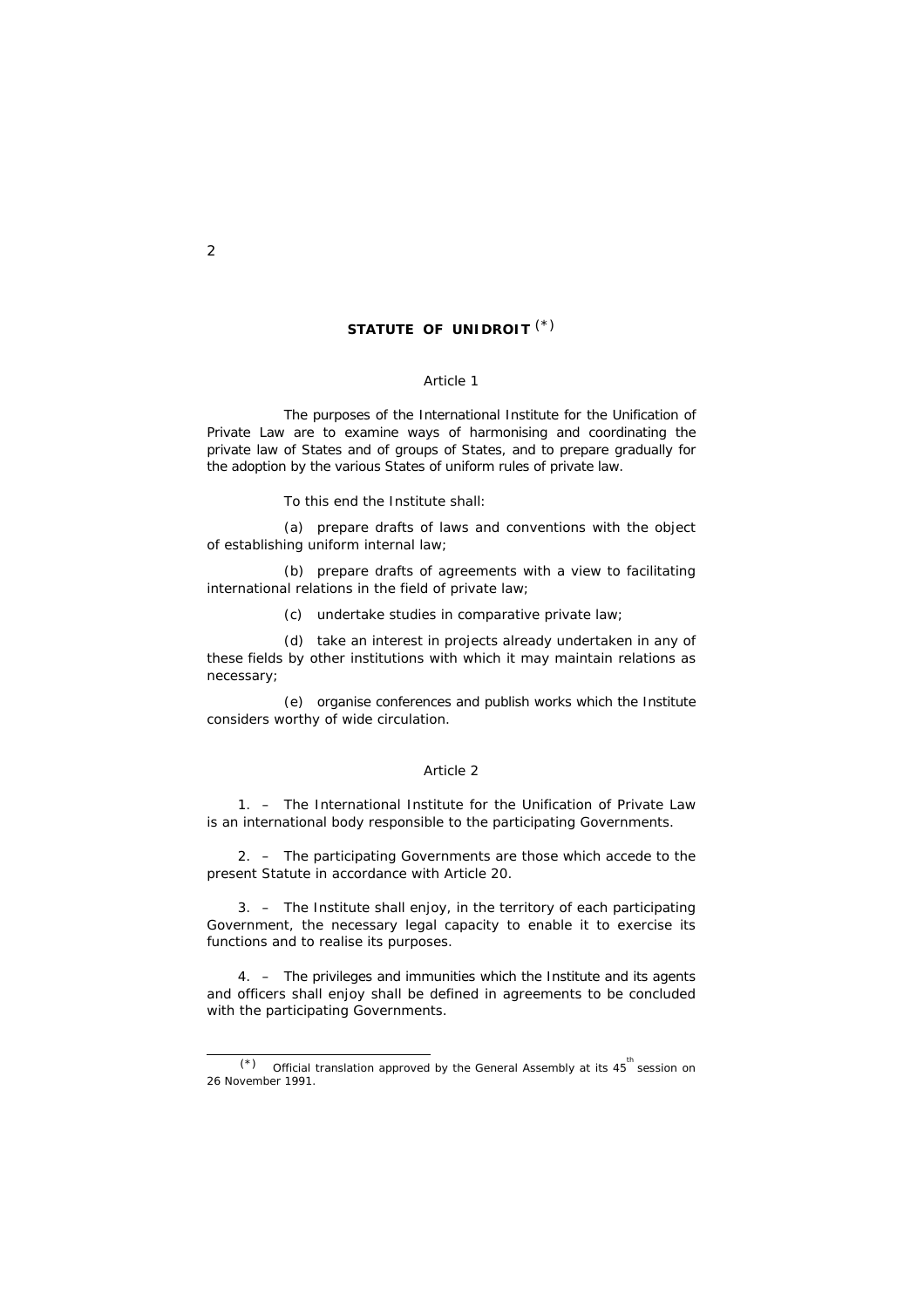## **STATUT ORGANIQUE D'UNIDROIT**

#### *Article premier*

 L'Institut International pour l'Unification du Droit Privé a pour objet d'étudier les moyens d'harmoniser et de coordonner le droit privé entre les Etats ou entre les groupes d'Etats et de préparer graduellement l'adoption par les divers Etats d'une législation de droit privé uniforme.

A cette fin l'Institut:

 a) prépare des projets de lois ou de conventions visant à établir un droit interne uniforme;

 b) prépare des projets d'accords en vue de faciliter les rapports internationaux en matière de droit privé;

 c) entreprend des études de droit comparé dans les matières du droit privé;

 d) s'intéresse aux initiatives déjà prises dans tous ces domaines par d'autres institutions, avec lesquelles il peut, au besoin, se tenir en contact;

 e) organise des conférences et publie les études qu'il juge dignes d'une large diffusion.

#### *Article 2*

 1. – L'Institut International pour l'Unification du Droit Privé est une institution internationale qui relève des Gouvernements participants.

 2. – Sont Gouvernements participants ceux qui auront adhéré au présent Statut conformément à l'article 20.

 3. – L'Institut jouit, sur le territoire de chacun des Gouvernements participants, de la capacité juridique nécessaire pour exercer son activité et pour atteindre ses buts.

 4. – Les privilèges et immunités dont jouiront l'Institut, ses agents et ses fonctionnaires seront définis dans des accords à intervenir avec les Gouvernements participants.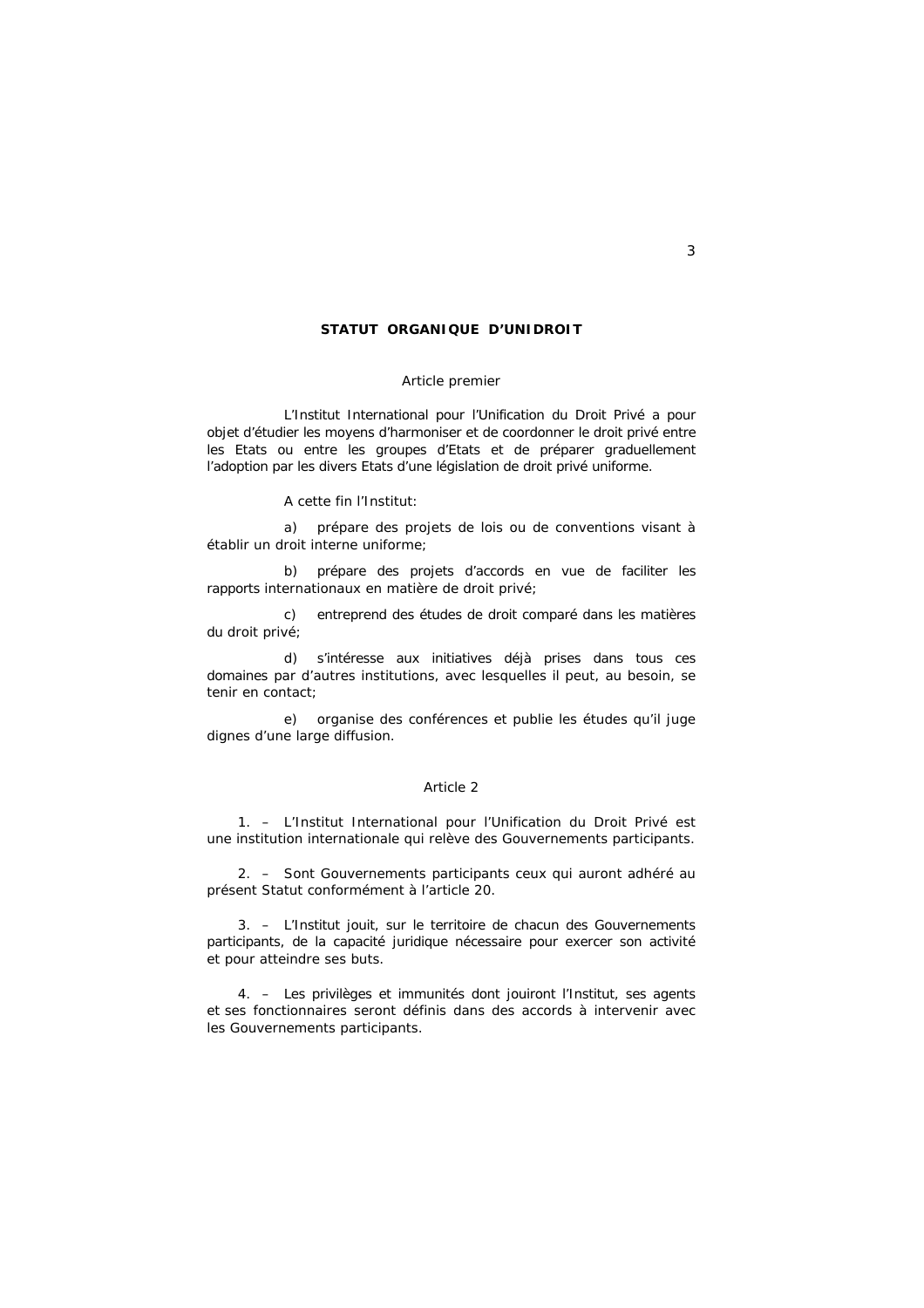The International Institute for the Unification of Private Law shall have its headquarters in Rome.

# *Article 4*

The Institute shall have:

- (1) a General Assembly;
- (2) a President;
- (3) a Governing Council;
- (4) a Permanent Committee;
- (5) an Administrative Tribunal;
- (6) a Secretariat.

## *Article 5*

 1. – The General Assembly shall consist of one representative from each of the participating Governments. Governments, other than the Italian Government, shall be represented by their diplomatic representatives accredited to the Italian Government or persons deputed by them.

 2. – The Assembly shall be convened in Rome by the President at least once a year, in ordinary session, to approve the annual accounts of income and expenditure and the budget.

 3. – Every three years, it shall approve the work programme of the Institute on the basis of a proposal by the Governing Council and, in appropriate cases pursuant to paragraph 4 of Article 16, revise by a majority of two thirds of the Members present and voting the resolutions adopted in accordance with paragraph 3 of the said Article 16.

#### *Article 6*

 1. – The Governing Council shall consist of the President and twenty-five members.

2. – The President shall be appointed by the Italian Government.

 3. – The members shall be appointed by the General Assembly. The Assembly may appoint, in addition to the members mentioned in paragraph 1, one other member chosen from among the judges in office of the International Court of Justice.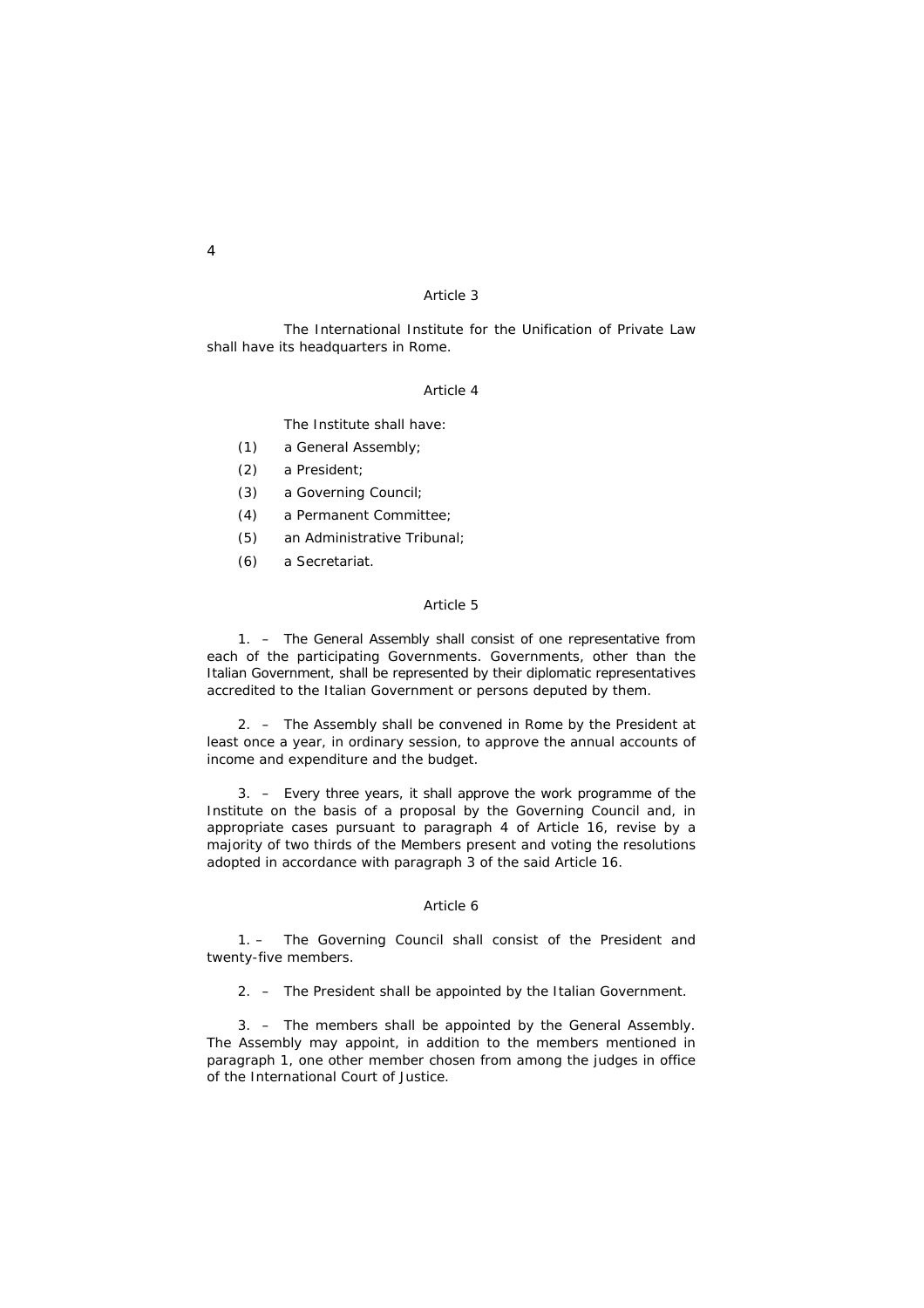L'Institut International pour l'Unification du Droit Privé a son siège à Rome.

#### *Article 4*

Les organes de l'Institut sont:

- 1) l'Assemblée Générale;
- 2) le Président;
- 3) le Conseil de Direction;
- 4) le Comité Permanent;
- 5) le Tribunal Administratif;
- 6) le Secrétariat.

## *Article 5*

 1. – L'Assemblée Générale se compose d'un représentant de chaque Gouvernement participant. Les Gouvernements autres que le Gouvernement italien y seront représentés par leurs agents diplomatiques auprès du Gouvernement italien ou leurs délégués.

 2. – L'Assemblée se réunit à Rome en session ordinaire au moins une fois par an, sur convocation du Président, pour l'approbation des comptes annuels des recettes et des dépenses et du budget.

 3. – Tous les trois ans, elle approuve le programme de travail de l'Institut, sur la proposition du Conseil de Direction, et, conformément au paragraphe 4 de l'article 16, revoit, à la majorité des deux tiers des membres présents et votants, le cas échéant, les résolutions prises en vertu du paragraphe 3 dudit article 16.

#### *Article 6*

 1. – Le Conseil de Direction se compose du Président et de vingtcinq membres.

2. – Le Président est nommé par le Gouvernement italien.

 3. – Les membres sont nommés par l'Assemblée Générale. L'Assemblée peut nommer un membre en plus de ceux indiqués au paragraphe premier en le choisissant parmi les juges en fonction de la Cour Internationale de Justice.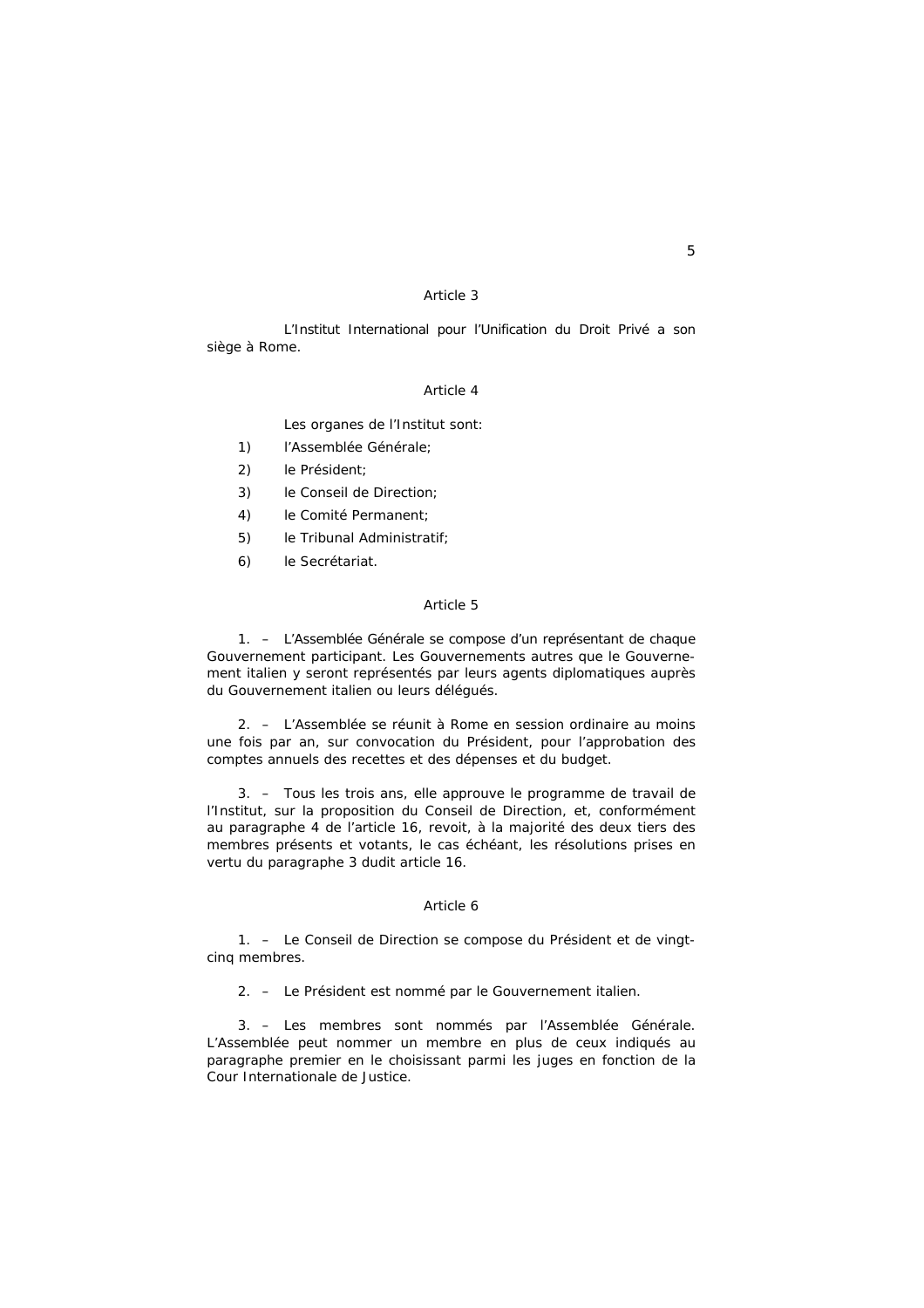4. – The President and members of the Governing Council shall hold office for a term of five years which shall be renewable.

 5. – A member of the Governing Council who is appointed to replace a member whose term of office has not expired shall hold office for the remainder of the term of his or her predecessor.

 6. – Each member may, with the consent of the President, choose another person to act as his or her representative.

 7. – The Governing Council may invite representatives of international institutions or organisations to take part in its meetings, in a consultative capacity, whenever the work of the Institute deals with subjects which are the concern of those institutions or organisations.

 8. – The Governing Council shall be convened by the President whenever he or she considers it expedient and in any case at least once a year.

#### *Article 7*

 1. – The Permanent Committee shall consist of the President and five members appointed by the Governing Council from among its own members.

 2. – Members of the Permanent Committee shall hold office for five years and shall be eligible for re-election.

 3. – The Permanent Committee shall be convened by the President whenever he or she considers it expedient and in any case at least once a year.

## *Article 7bis*

 1. – The Administrative Tribunal shall have jurisdiction to deal with any dispute between the Institute and its officers or employees, or those entitled to claim through them, with particular regard to the interpretation or application of the Staff Regulations. Any dispute arising from contractual relations between the Institute and third parties shall be submitted to the Tribunal, provided that its jurisdiction is expressly recognised by the parties in the contract giving rise to the dispute.

 2. – The Tribunal shall consist of three full members and one substitute, chosen from outside the Institute and preferably of different nationalities. They shall be elected for five years by the General Assembly. Any vacancy on the Tribunal shall be filled by cooption.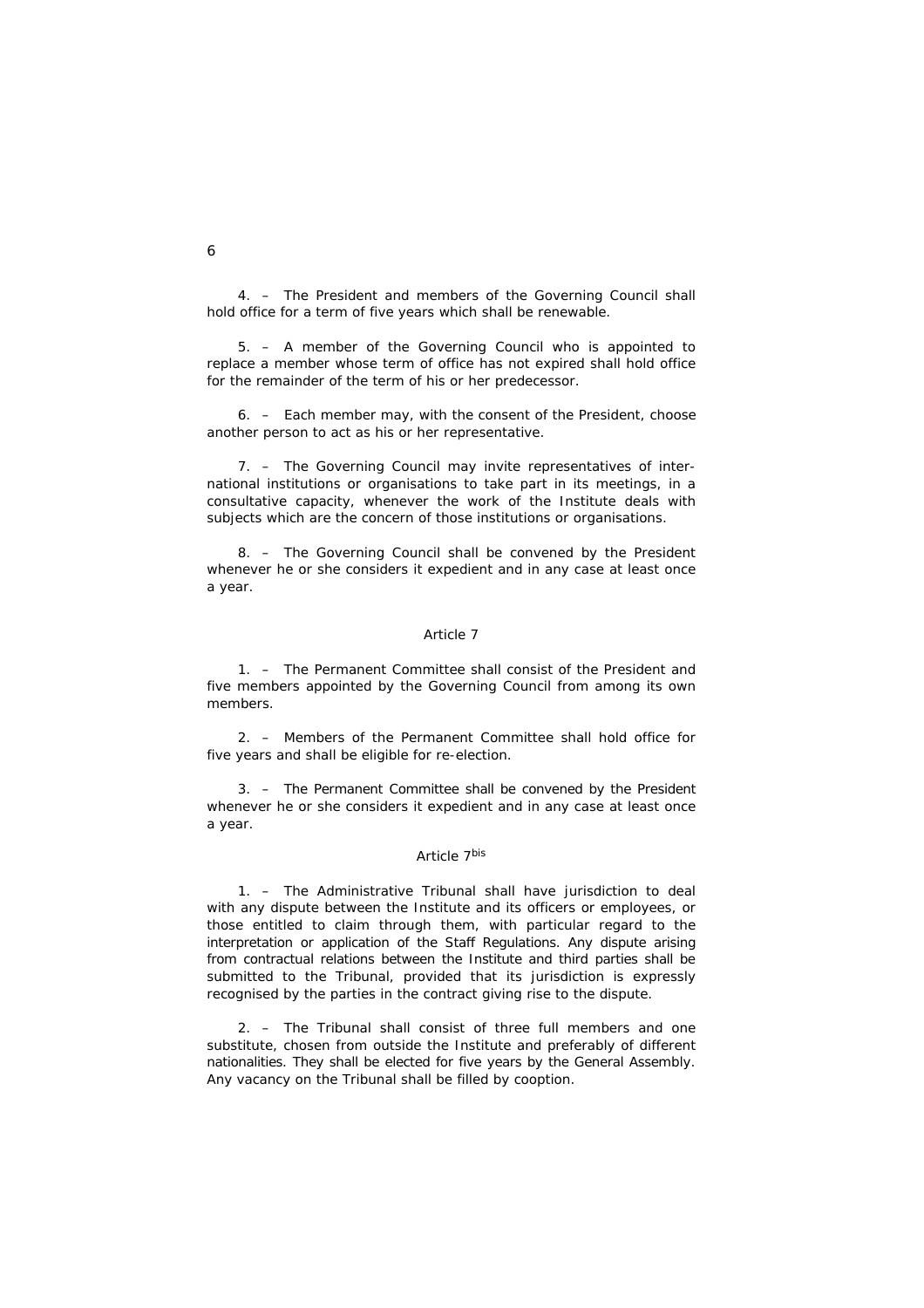4. – Le mandat du Président et des membres du Conseil de Direction a la durée de cinq ans et est renouvelable.

 5. – Le membre du Conseil de Direction nommé en remplacement d'un membre dont le mandat n'est pas expiré achève le terme du mandat de son prédécesseur.

 6. – Chaque membre, avec le consentement du Président, peut se faire représenter par une personne de son choix.

 7. – Le Conseil de Direction peut appeler à participer à ses séances, à titre consultatif, des représentants d'institutions ou organisations internationales, lorsque les travaux de l'Institut portent sur des matières concernant ces institutions ou organisations.

 8. – Le Conseil de Direction est convoqué par le Président, chaque fois qu'il le juge utile, en tout cas au moins une fois par an.

#### *Article 7*

 1. – Le Comité Permanent se compose du Président et de cinq membres nommés par le Conseil de Direction parmi ses membres.

 2. – Les membres du Comité Permanent resteront en fonction pendant cinq ans et seront rééligibles.

 3. – Le Comité Permanent est convoqué par le Président, chaque fois qu'il le juge utile, en tout cas au moins une fois par an.

## *Article 7bis*

 1. – Le Tribunal Administratif est compétent pour statuer sur les différends entre l'Institut et ses fonctionnaires ou employés, ou leurs ayants droit, portant notamment sur l'interprétation ou l'application du Règlement du personnel. Les différends naissant de rapports contractuels entre l'Institut et les tiers, seront soumis à ce Tribunal à la condition que cette compétence soit expressément reconnue par les parties dans le contrat donnant lieu au litige.

 2. – Le Tribunal est composé de trois membres titulaires et d'un membre suppléant, choisis en dehors de l'Institut, et appartenant, de préférence, à des nationalités différentes. Ils sont élus par l'Assemblée Générale pour la durée de cinq ans. En cas de vacance le Tribunal se complète par cooptation.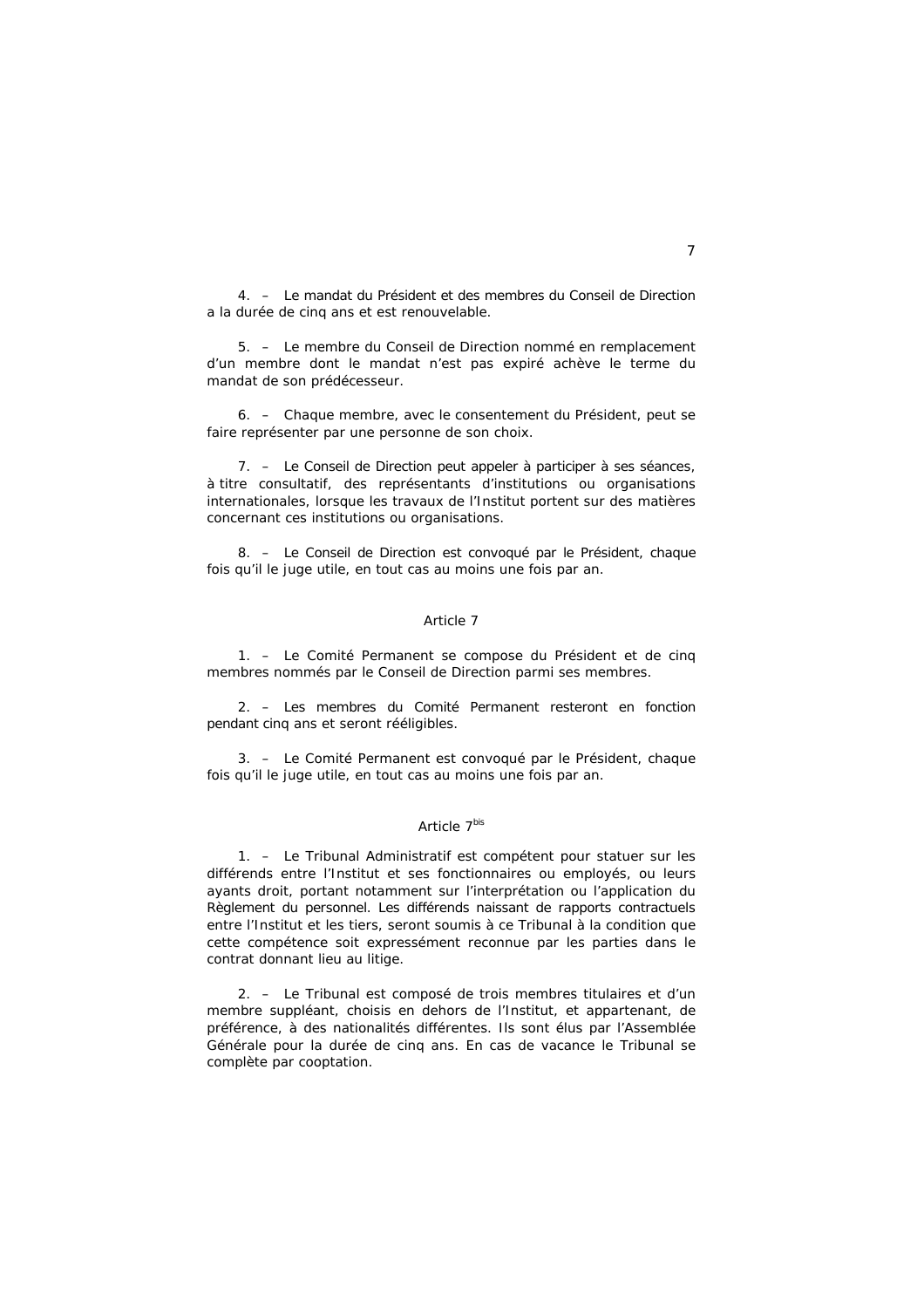3. – The Tribunal shall arrive at its decisions, which shall be without appeal, by applying the provisions of the Statute and of the Regulations as well as the general principles of law. It may also decide *ex aequo et bono* when such power has been given to it by an agreement between the parties.

 4. – Where the President of the Tribunal considers that a dispute between the Institute and one of its officers or employees is of very limited importance, he or she may decide it or may entrust the decision to a single judge of the Tribunal.

5. – The Tribunal shall adopt its own rules of procedure.

#### *Article 7ter*

 Members of the Governing Council or of the Administrative Tribunal whose term of office expires shall continue to exercise their functions until the newly elected members take office.

#### *Article 8*

 1. – The Secretariat shall consist of a Secretary-General appointed by the Governing Council on the nomination of the President, two Deputy Secretaries-General of different nationalities also appointed by the Governing Council, and the officers and employees provided for in the rules governing the administration of the Institute and its internal operations referred to in Article 17.

 2. – The Secretary-General and the Deputy Secretaries-General shall be appointed for a period which shall not exceed five years. They shall be eligible for reappointment.

 3. – The Secretary-General of the Institute shall be *ex officio* Secretary of the General Assembly.

#### *Article 9*

 The Institute shall maintain a library under the management of the Secretary-General.

## *Article 10*

 The official languages of the Institute shall be Italian, English, French, German and Spanish.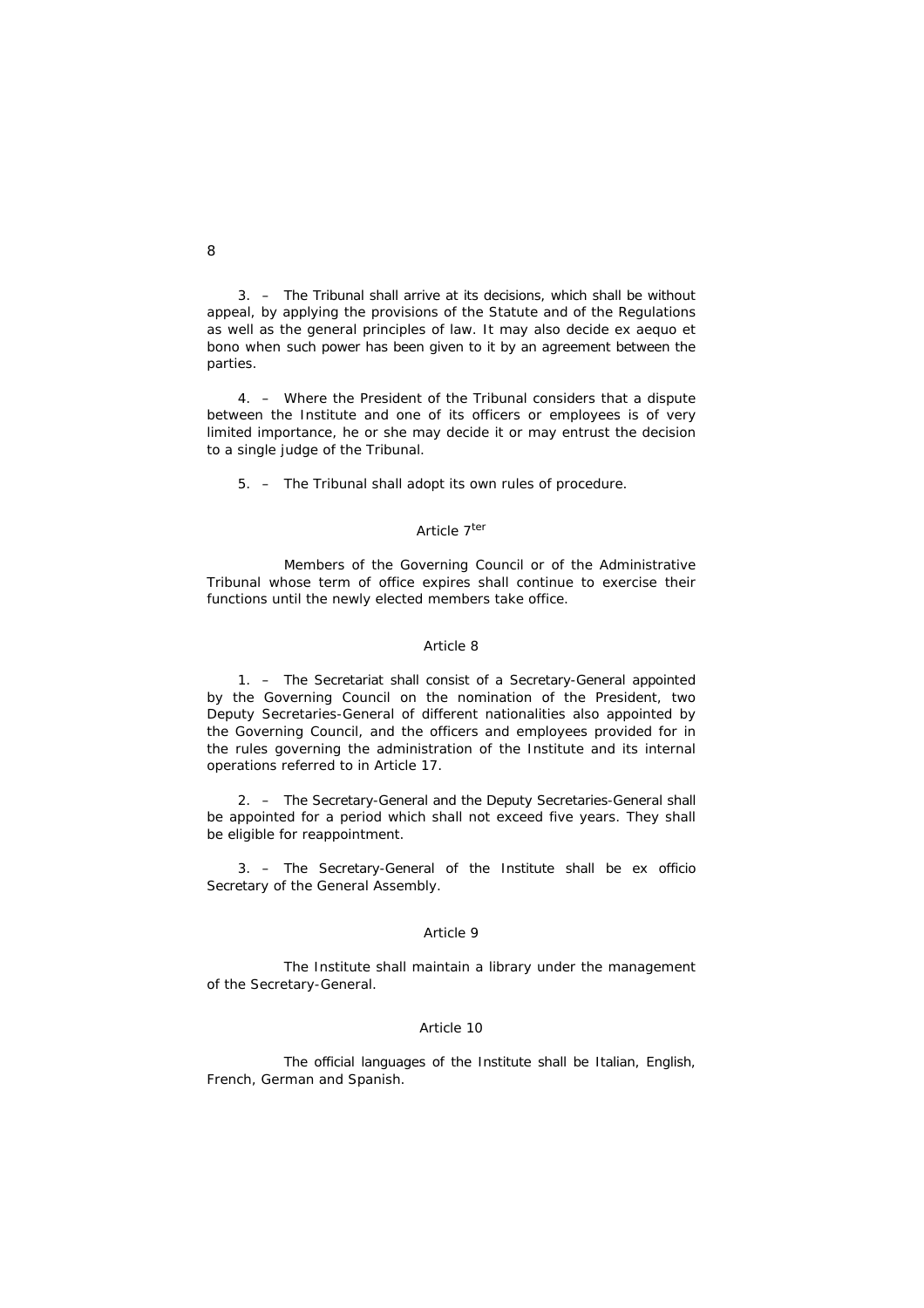3. – Le Tribunal jugera, en premier et dernier ressort, en appliquant les dispositions du Statut et du Règlement, ainsi que les principes généraux du droit. Il pourra également statuer *ex aequo et bono* lorsque cette faculté lui aura été attribuée par un accord entre les parties.

 4. – Si le Président du Tribunal considère qu'un différend entre l'Institut et un de ses fonctionnaires ou employés est d'une importance très limitée, il peut statuer lui-même ou bien confier la décision à un seul des juges du Tribunal.

5. – Le Tribunal établira lui-même son règlement de procédure.

## *Article 7ter*

 Les membres du Conseil de Direction, ou du Tribunal Administratif, dont le mandat expire par l'échéance du terme, restent en fonction jusqu'à l'installation des nouveaux élus.

#### *Article 8*

 1. – Le Secrétariat comprend un Secrétaire général nommé par le Conseil de Direction sur présentation du Président, deux Secrétaires généraux adjoints appartenant à des nationalités différentes, nommés également par le Conseil de Direction, et les fonctionnaires et employés qui seront indiqués par les règles relatives à l'administration de l'Institut et à son fonctionnement intérieur, visées à l'article 17.

 2. – Le Secrétaire général et les adjoints sont nommés pour une période qui n'aura pas une durée supérieure à cinq ans. Ils sont rééligibles.

 3. – Le Secrétaire général de l'Institut est de droit le Secrétaire de l'Assemblée Générale.

#### *Article 9*

 L'Institut possède une bibliothèque placée sous la direction du Secrétaire général.

#### *Article 10*

 Les langues officielles de l'Institut sont l'italien, l'allemand, l'anglais, l'espagnol et le français.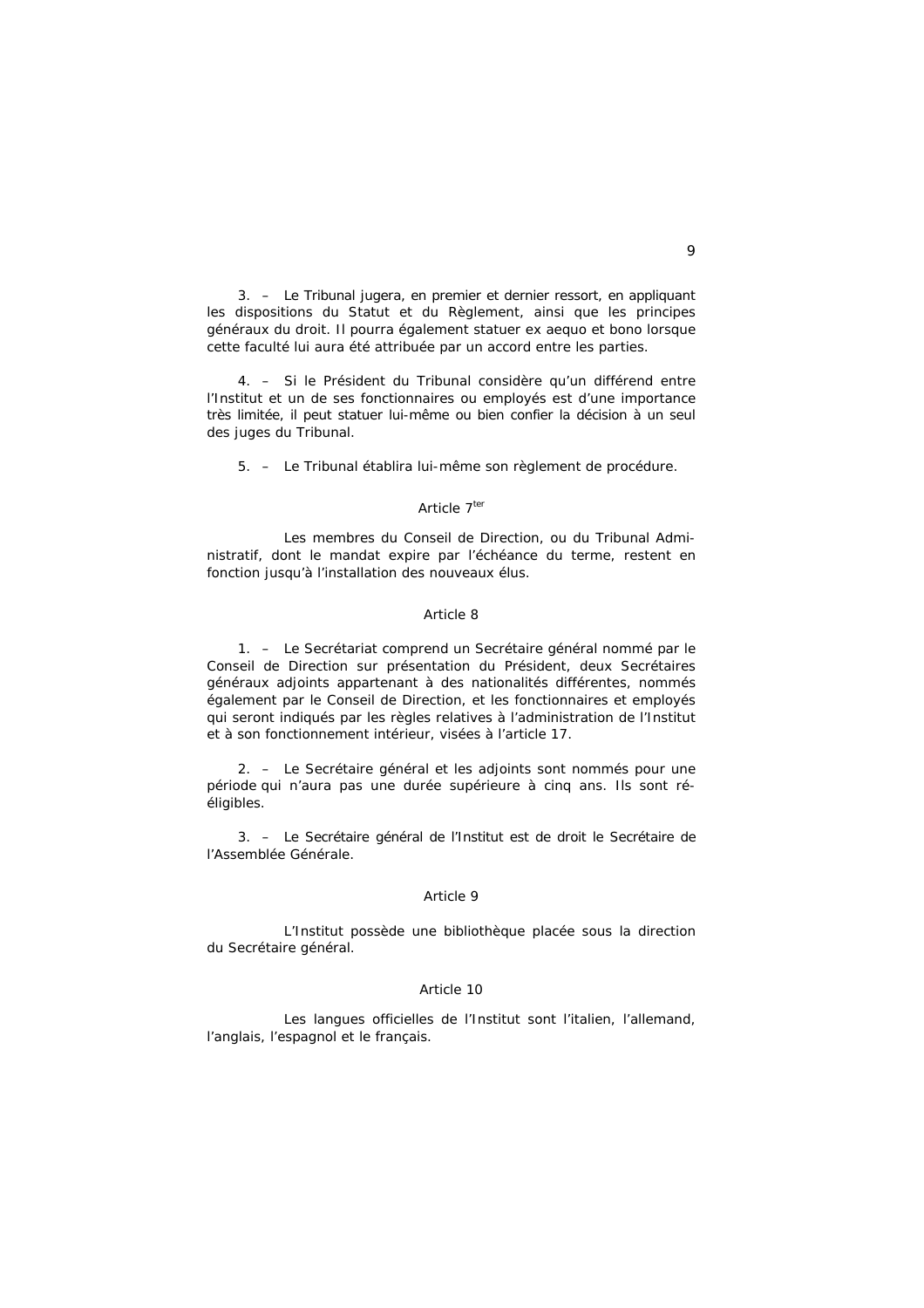1. – The Governing Council shall determine the means of carrying out the functions set out in Article 1.

2. – It shall draw up the work programme of the Institute.

 3. – It shall approve the annual report on the Institute's activities.

 4. – It shall draw up a draft budget and forward it for approval to the General Assembly.

## *Article 12*

 1. – Any participating Government, as well as any international institution of an official nature, shall be entitled to set before the Governing Council proposals for the study of questions relating to the unification, harmonisation or coordination of private law.

 2. – Any international institution or association, the purpose of which is the study of legal questions, may put before the Governing Council suggestions concerning studies to be undertaken.

 3. – The Governing Council shall decide any action to be taken on proposals and suggestions made in this way.

## *Article 12bis*

 The Governing Council may enter into relations with other intergovernmental organisations, as well as with non-participating Governments, in order to ensure cooperation in conformity with their respective aims.

#### *Article 13*

 1. – The Governing Council may refer the study of particular questions to commissions of jurists who have specialised knowledge of those questions.

 2. – The commissions shall, as far as possible, be presided over by members of the Governing Council.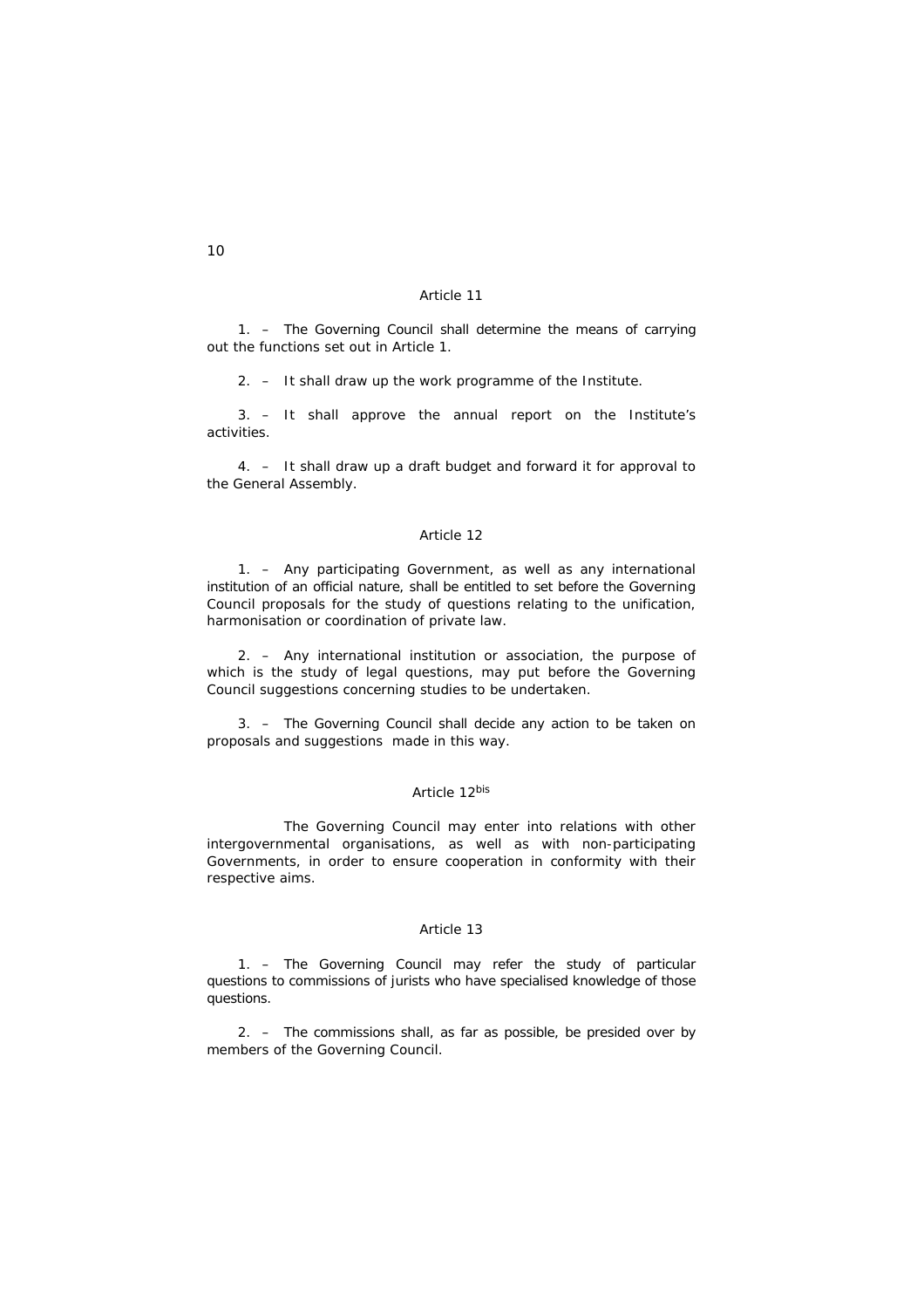1. – Le Conseil de Direction avise aux moyens de réaliser les tâches énoncées à l'article premier.

2. – Il arrête le programme de travail de l'Institut.

3. – Il approuve le rapport annuel sur l'activité de l'Institut.

 4. – Il arrête le projet de budget et le transmet pour approbation à l'Assemblée Générale.

## *Article 12*

 1. – Tout Gouvernement participant, de même que toute institution internationale de caractère officiel, peut formuler, en s'adressant au Conseil de Direction, des propositions en vue de l'étude des questions relevant de l'unification, de l'harmonisation ou de la coordination du droit privé.

 2. – Toute institution ou association internationale, qui a pour objet l'étude de questions juridiques, peut présenter au Conseil de Direction des suggestions concernant des études à entreprendre.

 3. – Le Conseil de Direction décide de la suite à donner aux propositions et suggestions ainsi formulées.

## *Article 12bis*

 Le Conseil de Direction peut établir avec d'autres organisations intergouvernementales, ainsi qu'avec les Gouvernements non-participants, toutes relations propres à assurer une collaboration conforme à leurs fins respectives.

#### *Article 13*

 1. – Le Conseil de Direction peut déférer l'examen de questions spéciales à des commissions de jurisconsultes particulièrement versés dans l'étude de ces questions.

 2. – Les commissions seront présidées autant que possible par des membres du Conseil de Direction.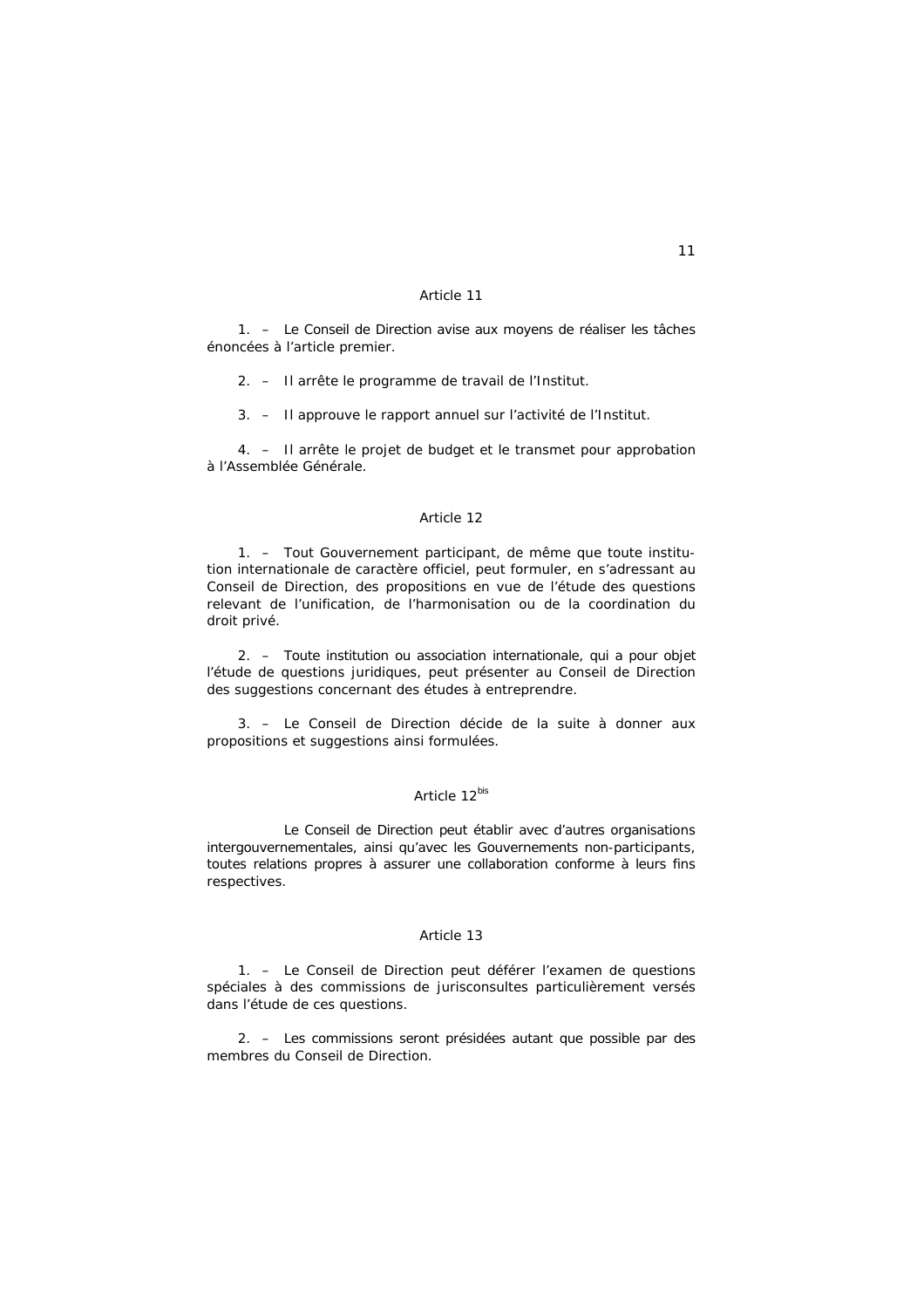1. – Following the completion of the study of questions in which it has engaged, the Governing Council shall, if appropriate, approve any preliminary drafts to be submitted to Governments.

 2. – It shall communicate such drafts to the participating Governments or the institutions or associations which have made proposals or suggestions to it, asking them for their opinion on the expediency and the substance of the provisions.

 3. – In the light of the answers received, the Governing Council shall, if appropriate, approve final drafts.

 4. – It shall communicate these to the Governments and to the institutions or associations which have made proposals or suggestions to it.

 5. – The Governing Council shall then consider the steps to be taken to convene a diplomatic Conference to examine the drafts.

## *Article 15*

1. – The President shall represent the Institute.

2. – Executive authority shall be exercised by the Governing Council.

#### *Article 16*

 1. – The yearly expenditure relating to the operation and maintenance of the Institute shall be covered by the income specified in the budget of the Institute, including in particular the ordinary basic contribution of the Italian Government, the promoter of the Institute, as approved by the Italian Parliament, which that Government declares to be set, as from 1985, at 300 million Italian lire per annum, a figure which may be revised at the end of each period of three years by the law approving the budget of the Italian State, as well as the ordinary annual contributions of the other participating Governments.

 2. – For the purpose of apportioning the part of the yearly expenditure not covered by the ordinary contribution of the Italian Government or by income from other sources among the other participating Governments, the latter shall be classified in categories. Corresponding to each category shall be a particular number of units.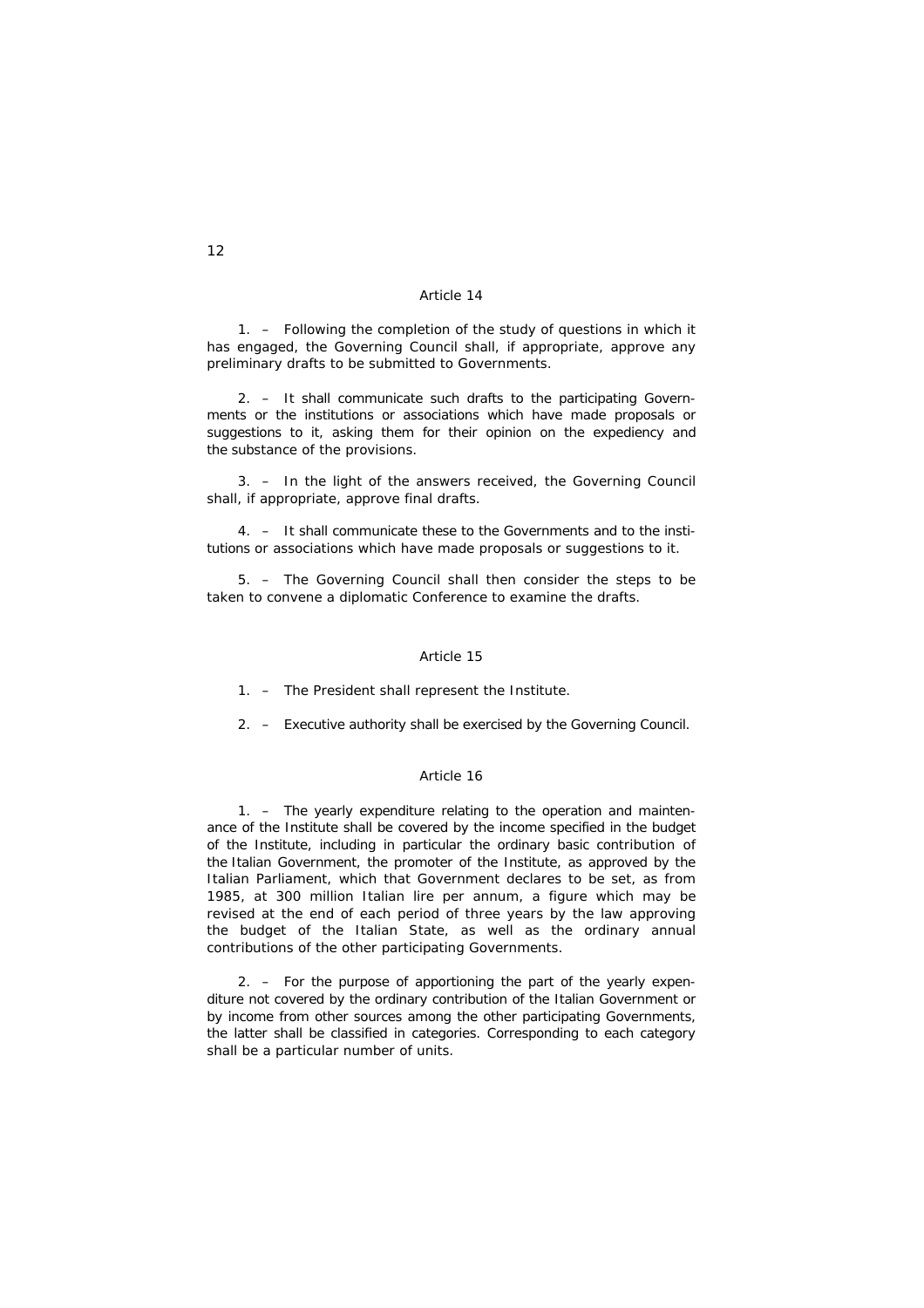1. – Après l'étude des questions qu'il a retenues comme objet de ses travaux, le Conseil de Direction approuve, s'il y a lieu, les avantprojets à soumettre aux Gouvernements.

 2. – Il les transmet, soit aux Gouvernements participants, soit aux institutions ou associations qui lui ont présenté des propositions ou suggestions, en demandant leur avis sur l'opportunité et sur le fond des dispositions arrêtées.

 3. – Sur la base des réponses reçues, le Conseil de Direction approuve, s'il y a lieu, les projets définitifs.

 4. – Il les transmet aux Gouvernements et aux institutions ou associations qui lui ont présenté des propositions ou suggestions.

 5. – Le Conseil de Direction avise ensuite aux moyens pour assurer la convocation d'une Conférence diplomatique appelée à examiner les projets.

#### *Article 15*

1. – Le Président représente l'Institut.

2. – Le pouvoir exécutif sera exercé par le Conseil de Direction.

#### *Article 16*

 1. – Les dépenses annuelles relatives au fonctionnement et à l'entretien de l'Institut seront couvertes par les recettes inscrites au budget de l'Institut, qui comprendront notamment la contribution ordinaire de base du Gouvernement italien promoteur, telle qu'approuvée par le Parlement italien, et que ledit Gouvernement déclare fixer à compter de l'année 1985 à la somme de 300 millions de lires italiennes par an, laquelle pourra être révisée à l'expiration de chaque période triennale par la loi d'approbation du budget de l'Etat italien, ainsi que les contributions ordinaires annuelles des autres Gouvernements participants.

 2. – Aux fins de la répartition de la quote-part des dépenses annuelles non couvertes par la contribution ordinaire du Gouvernement italien ou par des recettes provenant d'autres sources, entre les autres Gouvernements participants, ces derniers seront divisés en catégories. A chaque catégorie correspondra un certain nombre d'unités.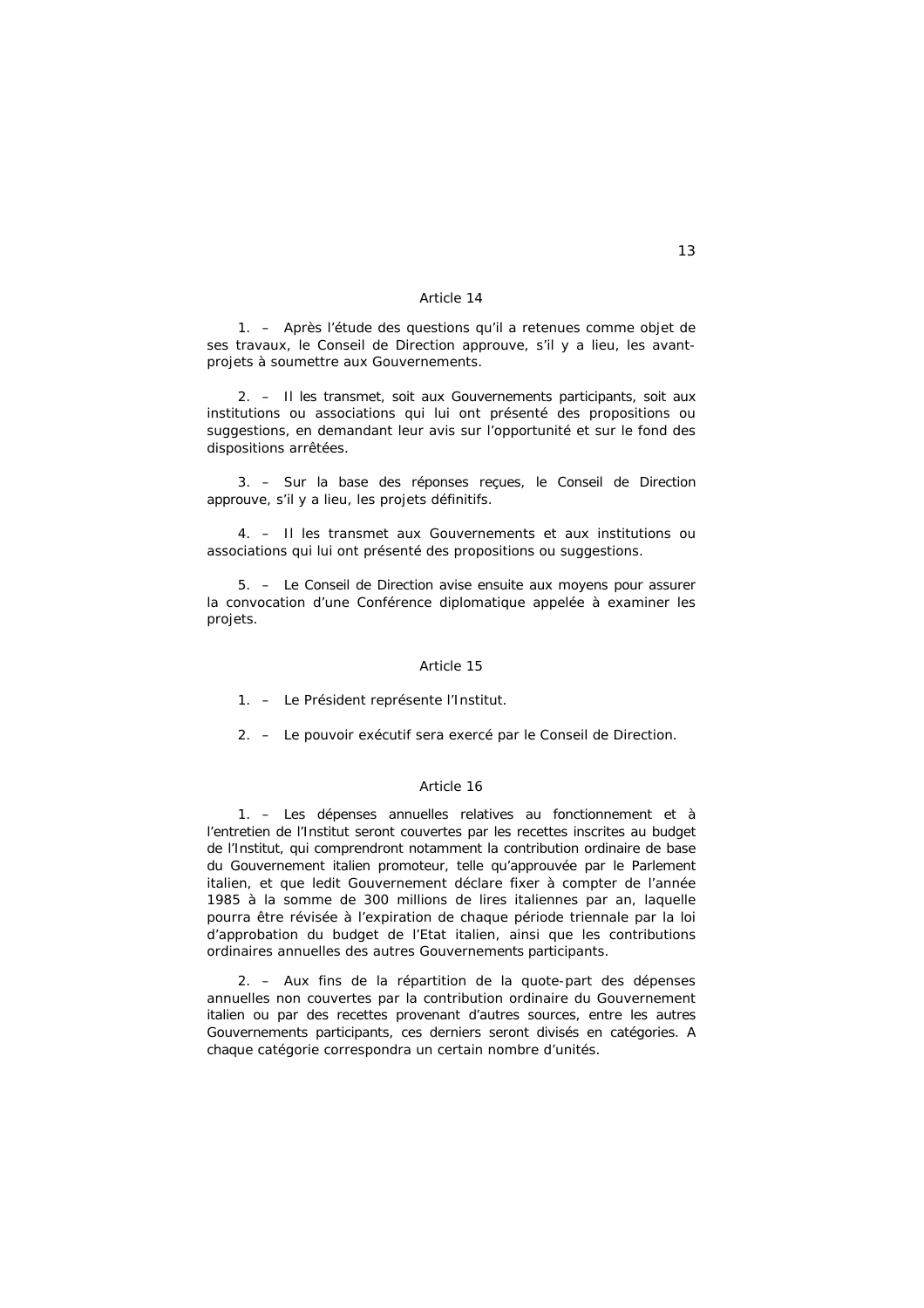3. – The number of categories, the number of units corresponding to each category, the amount of each unit, and the classification of each Government in a category, shall be determined by a resolution of the General Assembly adopted by a majority of two thirds of the Members present and voting, on the basis of a proposal by a Committee appointed by the Assembly. In this classification, the Assembly shall take account, among other considerations, of the national income of the country concerned.

 4. – Decisions adopted by the General Assembly in accordance with paragraph 3 of this Article may be revised, every three years, by a further resolution of the General Assembly, adopted by a majority of two thirds of the Members present and voting, at the same time as its decision mentioned in paragraph 3 of Article 5.

 5. – Resolutions of the General Assembly adopted in accordance with paragraphs 3 and 4 of this Article shall be notified to each participating Government by the Italian Government.

 6. – During a period of one year following the notification mentioned in paragraph 5 of this Article, each participating Government may put forward objections against resolutions concerning its classification for consideration at the next session of the General Assembly. The Assembly shall give its decision by means of a resolution, adopted by a majority of two thirds of the Members present and voting, which shall be notified by the Italian Government to the participating Government concerned. The latter Government shall, however, have the option of withdrawing from membership of the Institute, following the procedure under paragraph 3 of Article 19.

 7. – Participating Governments which are more than two years in arrears with the payment of their contribution shall lose the right to vote in the General Assembly until they regularise their position. Furthermore, no account shall be taken of such Governments in the process of arriving at the majority required by Article 19 of this Statute.

 8. – Such premises as are necessary to the operation of the services of the Institute shall be put at its disposal by the Italian Government.

 9. – A Working Capital Fund of the Institute is established, the purpose of which is to meet current expenditure, pending the receipt of the contributions payable by the participating Governments, and to meet unforeseen expenditure.

 10. – The rules of the Working Capital Fund shall be incorporated in the Institute's Regulations. They shall be adopted and modified by the decision of a majority of two thirds of the Members present and voting in the General Assembly.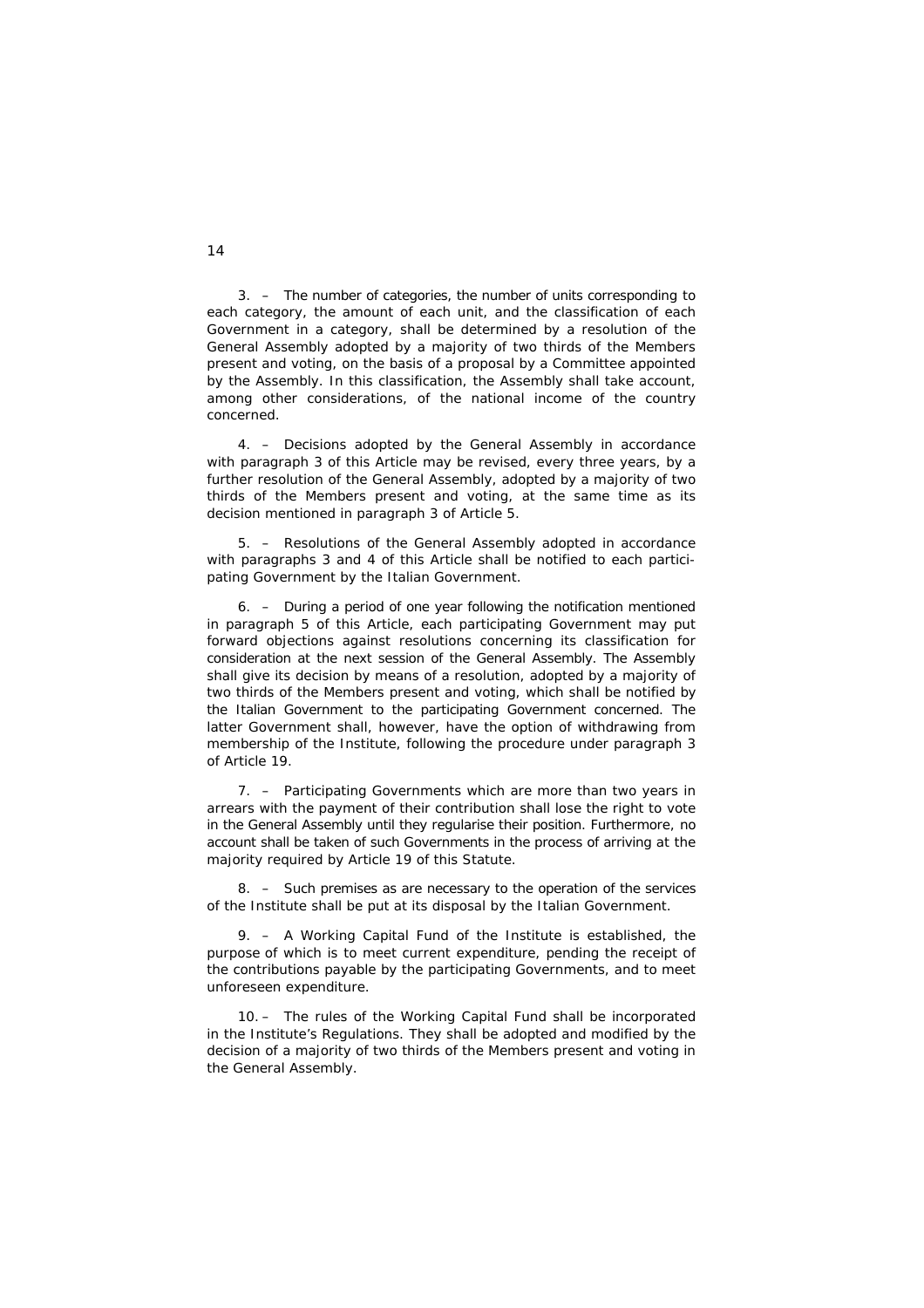3. – Le nombre des catégories, le nombre d'unités correspondant à chaque catégorie, le montant de chaque unité, ainsi que le classement de chaque Gouvernement dans une catégorie, seront fixés par une résolution de l'Assemblée Générale prise à la majorité des deux tiers des membres présents et votants, sur proposition d'une Commission nommée par l'Assemblée. Dans ce classement, l'Assemblée tiendra compte, parmi d'autres considérations, du revenu national du pays représenté.

 4. – Les décisions prises par l'Assemblée Générale en vertu du paragraphe 3 du présent article pourront être révisées tous les trois ans par une résolution nouvelle de l'Assemblée Générale, prise à la même majorité des deux tiers des membres présents et votants, à l'occasion de sa décision visée au paragraphe 3 de l'article 5.

 5. – Les résolutions de l'Assemblée Générale prises en vertu des paragraphes 3 et 4 du présent article seront notifiées par le Gouvernement italien à chaque Gouvernement participant.

 6. – Dans le délai d'un an à dater de la notification visée au paragraphe 5 du présent article, chaque Gouvernement participant aura la faculté de faire valoir ses réclamations contre les résolutions relatives à son classement, à la prochaine session de l'Assemblée Générale. Celle-ci devra se prononcer par une résolution prise à la majorité des deux tiers des membres présents et votants, qui sera notifiée par le Gouvernement italien au Gouvernement participant intéressé. Ce même Gouvernement aura toutefois la faculté de dénoncer son adhésion à l'Institut, en suivant la procédure prévue au paragraphe 3 de l'article 19.

 7. – Les Gouvernements participants, en retard de plus de deux ans dans le versement de leur contribution, perdent le droit de vote au sein de l'Assemblée Générale jusqu'à la régularisation de leur position. En outre, il ne sera pas tenu compte de ces Gouvernements dans la formation de la majorité requise par l'article 19 du présent Statut.

 8. – Les locaux nécessaires au fonctionnement des services de l'Institut sont mis à sa disposition par le Gouvernement italien.

 9. – Il est créé un Fonds de roulement de l'Institut ayant pour but de faire face aux dépenses courantes, en attendant l'encaissement des contributions dues par les Gouvernements participants, ainsi qu'aux dépenses imprévues.

 10. – Les règles relatives au Fonds de roulement feront partie du Règlement de l'Institut. Elles seront adoptées et modifiées par l'Assemblée Générale à la majorité des deux tiers des membres présents et votants.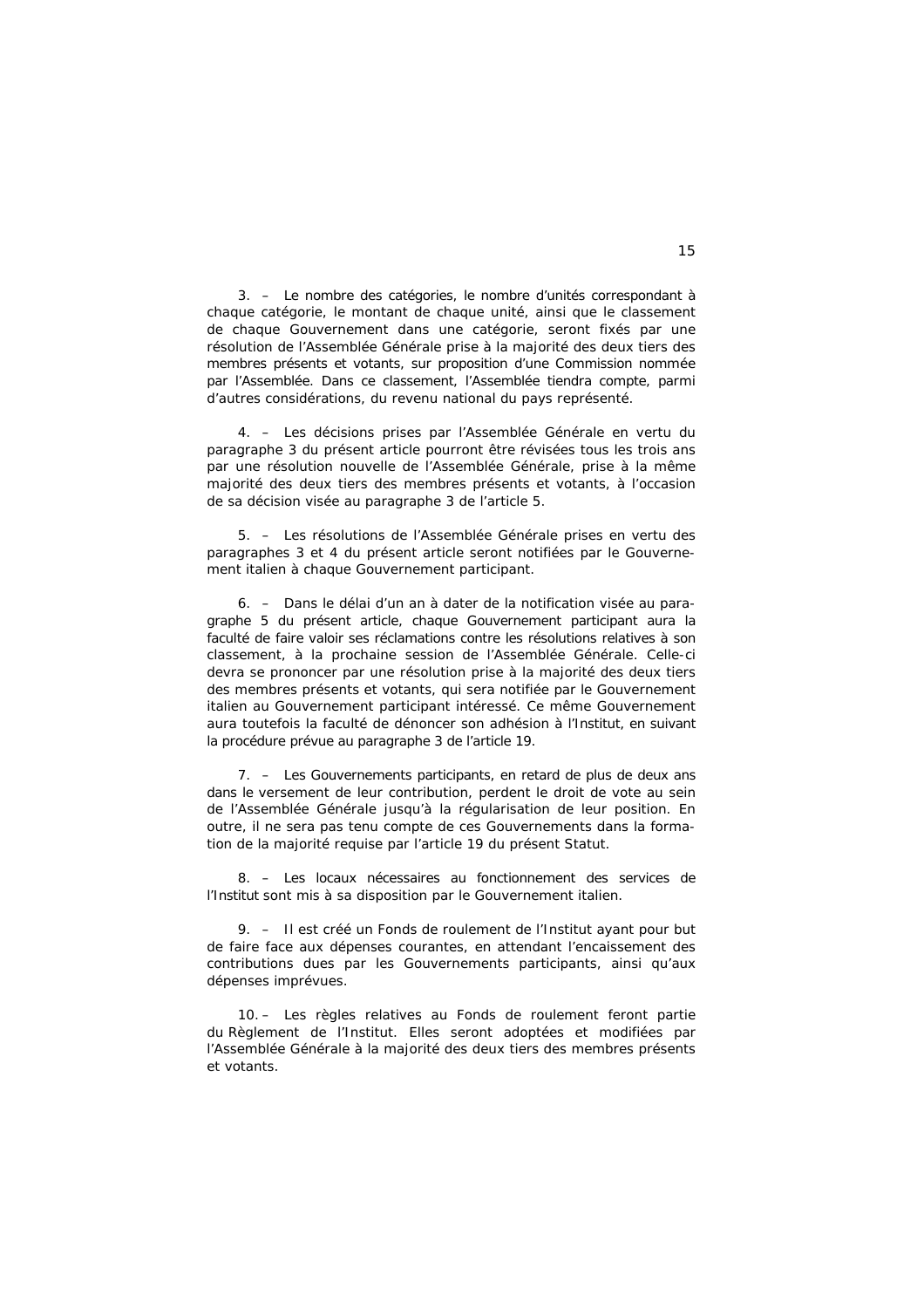1. – Rules governing the administration of the Institute, its internal operations and the conditions of service of the staff shall be adopted by the Governing Council and must be approved by the General Assembly and communicated to the Italian Government.

 2. – Travel and living allowances of members of the Governing Council and of commissions engaged on studies, as well as the remuneration of the staff of the Secretariat and any other administrative expenses, shall be met out of the Institute's budget.

 3. – The General Assembly shall, on the nomination of the President, appoint one or two auditors responsible for the financial control of the Institute. They shall be appointed for a period of five years. Should two auditors be appointed, they must be of different nationalities.

 4. – The Italian Government shall not incur any liability, financial or otherwise, from the administration of the Institute, nor any civil liability from the operation of its services, especially in relation to the staff of the Institute.

#### *Article 18*

 1. – The undertaking of the Italian Government to provide an annual subsidy and premises for the Institute, as provided in Article 16, is given for a period of six years. It will continue to be effective for a further period of six years if the Italian Government has not notified the other participating Governments at least two years prior to the end of the current period, of its intention to terminate this assistance. In such an event the President shall convene a session of the General Assembly, if need be an extraordinary session.

 2. – If the General Assembly should decide to wind up the Institute, it shall be the duty of the General Assembly, without prejudice to the provisions of the Statute and of the Regulations concerning the Working Capital Fund, to take all appropriate measures with regard to the property acquired by the Institute in the course of its operation, especially the archives and collections of documents and books or periodicals.

 3. – Nevertheless, it is understood that in such circumstances the land, buildings and movables that have been put at the disposal of the Institute by the Italian Government will be returned to that Government.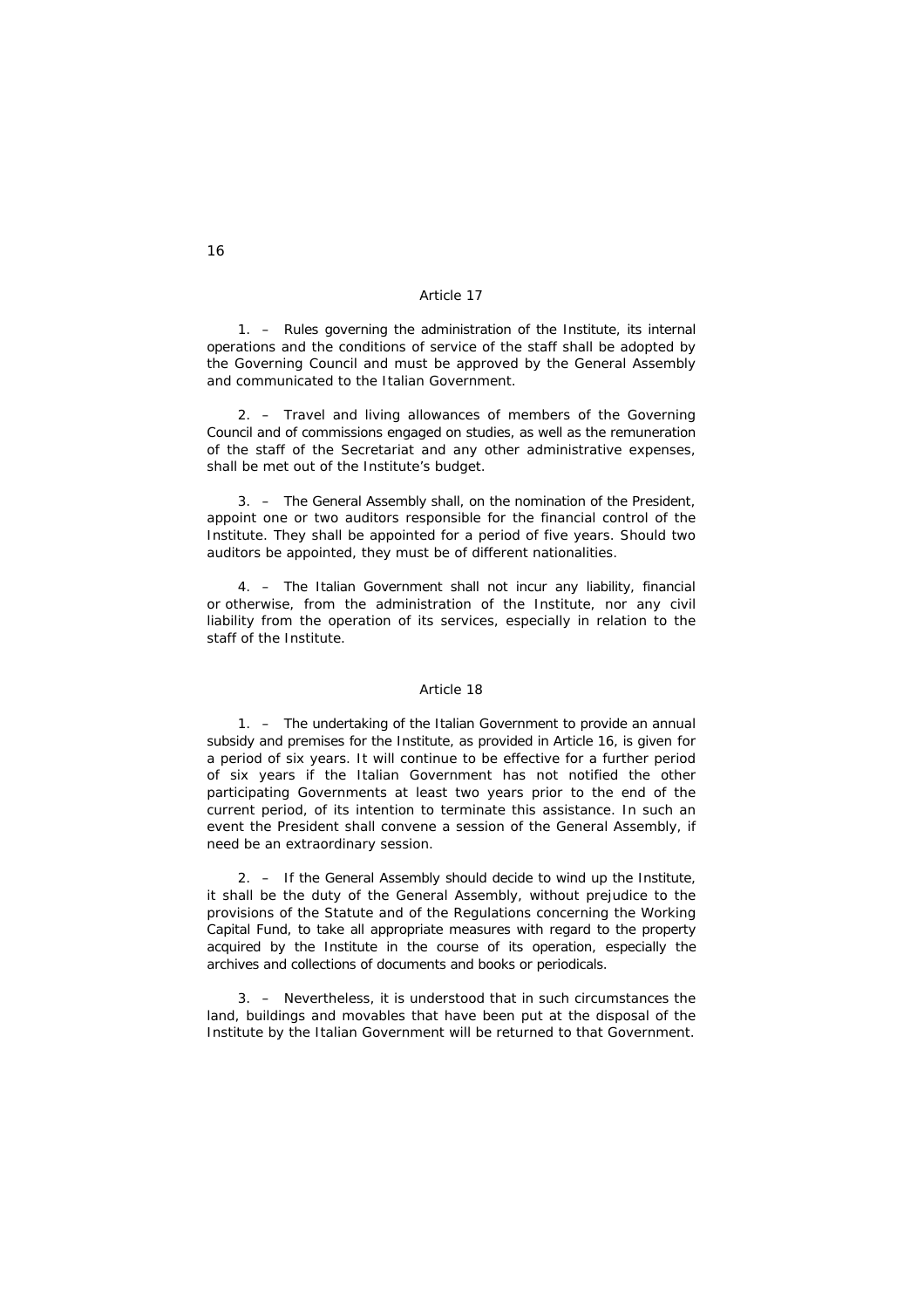1. – Les règles relatives à l'administration de l'Institut, à son fonctionnement intérieur et au statut du personnel seront établies par le Conseil de Direction et devront être approuvées par l'Assemblée Générale et communiquées au Gouvernement italien.

 2. – Les indemnités de voyage et de séjour des membres du Conseil de Direction et des commissions d'études, ainsi que les émoluments du personnel du Secrétariat, de même que toute autre dépense administrative, seront à la charge du budget de l'Institut.

 3. – L'Assemblée Générale nommera, sur présentation du Président, un ou deux commissaires aux comptes chargés du contrôle financier de l'Institut. La durée de leurs fonctions est de cinq ans. Dans le cas où deux commissaires aux comptes seraient nommés, ils devront appartenir à des nationalités différentes.

 4. – Le Gouvernement italien n'encourra aucune responsabilité, financière ou autre, du fait de l'administration de l'Institut, ni aucune responsabilité civile du fait du fonctionnement de ses services et notamment à l'égard du personnel de l'Institut.

#### *Article 18*

 1. – L'engagement du Gouvernement italien concernant la subvention annuelle et les locaux de l'Institut dont il est question à l'article 16, est stipulé pour une durée de six ans. Il continuera à être en vigueur pour une nouvelle période de six ans, si le Gouvernement italien n'a pas notifié aux autres Gouvernements participants son intention d'en faire cesser les effets, deux ans au moins avant la fin de la période en cours. En pareil cas, l'Assemblée Générale sera convoquée par le Président, au besoin en session extraordinaire.

 2. – Il appartiendra à l'Assemblée Générale, au cas où elle déciderait la suppression de l'Institut, de prendre, sans préjudice des dispositions du Statut et du Règlement relatives au Fonds de roulement, toute mesure utile concernant les propriétés acquises par l'Institut au cours de son fonctionnement et notamment les archives et collections de documents et livres ou périodiques.

 3. – Il est toutefois entendu qu'en pareil cas les terrains, bâtiments et objets mobiliers mis à la disposition de l'Institut par le Gouvernement italien feront retour à ce dernier.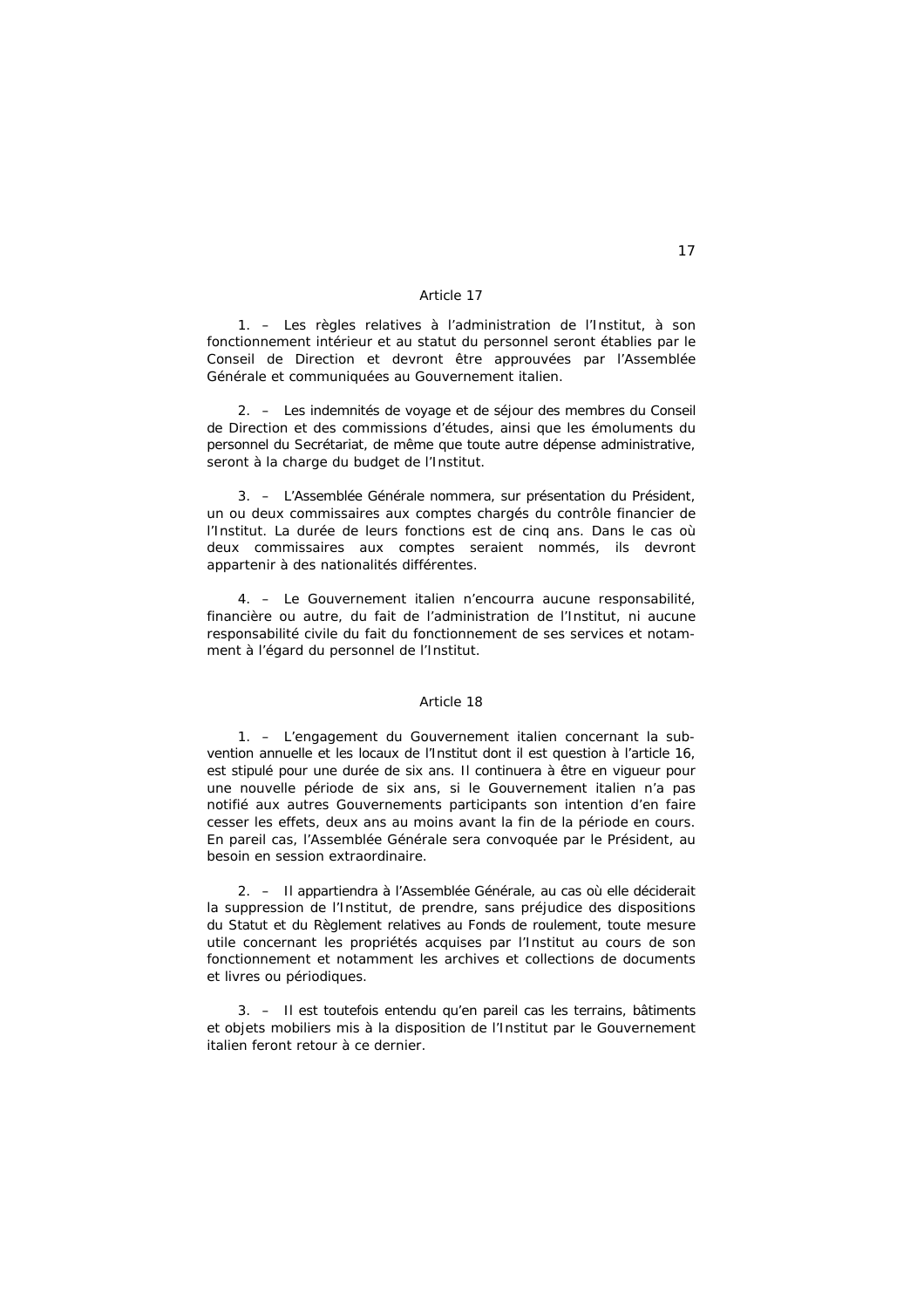1. – Amendments to this Statute, passed by the General Assembly, shall come into force when approved by a majority of two thirds of the participating Governments.

 2. – Each Government shall communicate its approval in writing to the Italian Government, which shall inform the other participating Governments and the President of the Institute.

 3. – Any Government which has not approved an amendment to the Statute may denounce the Statute at any time within six months of the coming into force of the amendment. Denunciation shall take effect from the date of notification to the Italian Government, which shall inform the other participating Governments and the President of the Institute.

# *Article 20*

 1. – Any Government wishing to accede to this Statute shall notify the Italian Government in writing of its accession.

 2. – Accession shall be effective for six years; it shall be deemed to be renewed for further periods of six years unless denunciation is effected in writing at least one year before the expiry of any such period.

 3. – Accessions and denunciations shall be notified to the participating Governments by the Italian Government.

## *Article 21*

 This Statute shall come into force as soon as six Governments have notified the Italian Government of their accession.

## *Article 22*

 This Statute, dated 15 March 1940, shall be deposited in the archives of the Italian Government. A certified copy of the text shall be sent by the Italian Government to each of the participating Governments.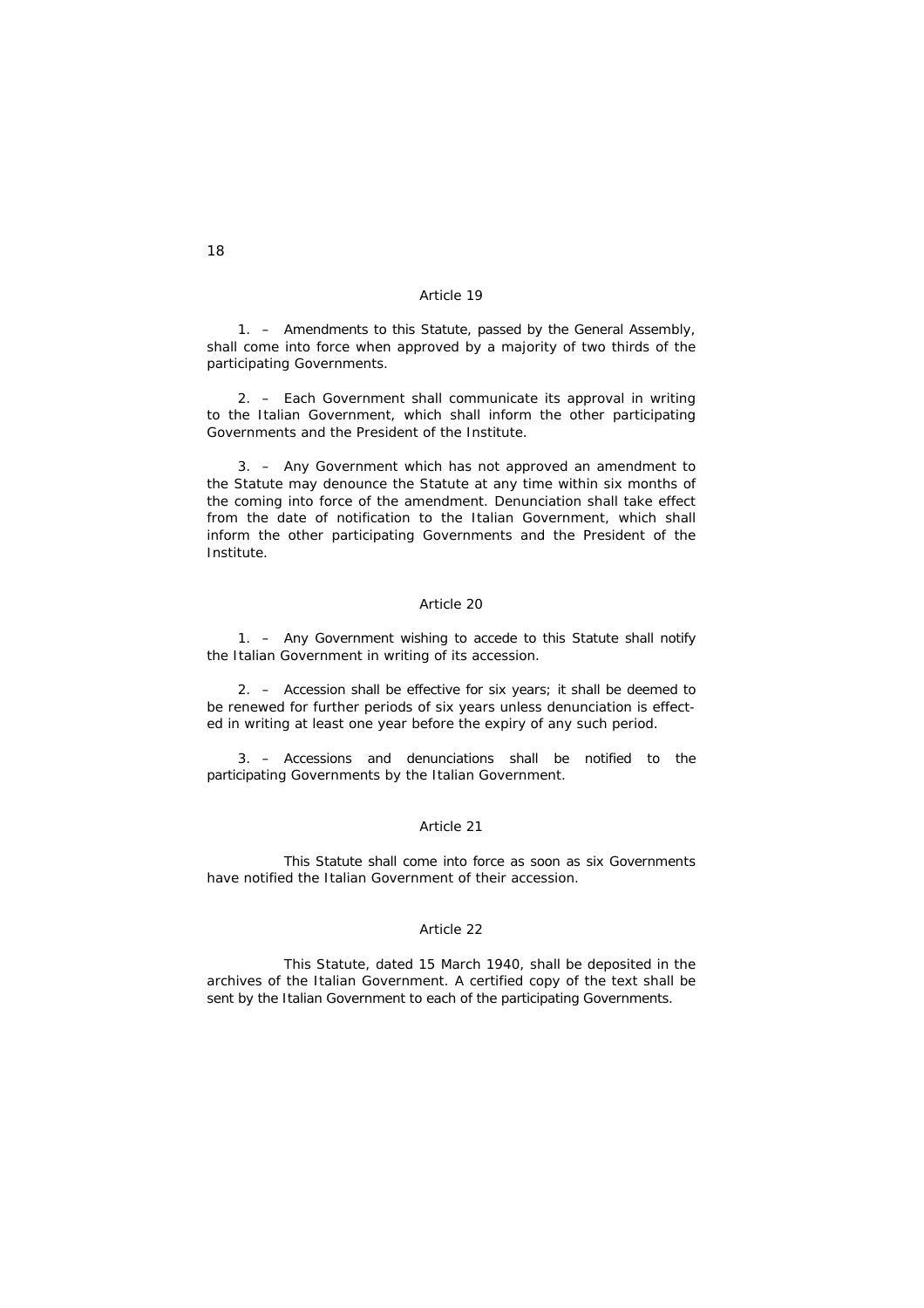1. – Les amendements au présent Statut qui seraient adoptés par l'Assemblée Générale entreront en vigueur dès leur approbation par la majorité des deux tiers des Gouvernements participants.

 2. – Chaque Gouvernement communiquera par écrit son approbation au Gouvernement italien, qui en donnera connaissance aux autres Gouvernements participants, ainsi qu'au Président de l'Institut.

 3. – Tout Gouvernement qui n'aurait pas approuvé un amendement au présent Statut aura la faculté de dénoncer son adhésion dans un délai de six mois à partir de l'entrée en vigueur de l'amendement. La dénonciation aura effet dès la date de sa notification au Gouvernement italien, qui en donnera connaissance aux autres Gouvernements participants, ainsi qu'au Président de l'Institut.

## *Article 20*

 1. – Tout Gouvernement qui entend adhérer au présent Statut notifiera par écrit son adhésion au Gouvernement italien.

 2. – L'adhésion sera donnée pour six ans; elle sera tacitement renouvelée de six en six ans sauf dénonciation faite par écrit une année avant l'expiration de chaque période.

 3. – Les adhésions et dénonciations seront notifiées aux Gouvernements participants par le Gouvernement italien.

#### *Article 21*

 Le présent Statut entrera en vigueur dès que six Gouvernements au moins auront notifié leur adhésion au Gouvernement italien.

#### *Article 22*

 Le présent Statut, qui portera la date du 15 mars 1940, restera déposé dans les archives du Gouvernement italien. Copie certifiée conforme du texte sera remise, par les soins du Gouvernement italien, à chacun des Gouvernements participants.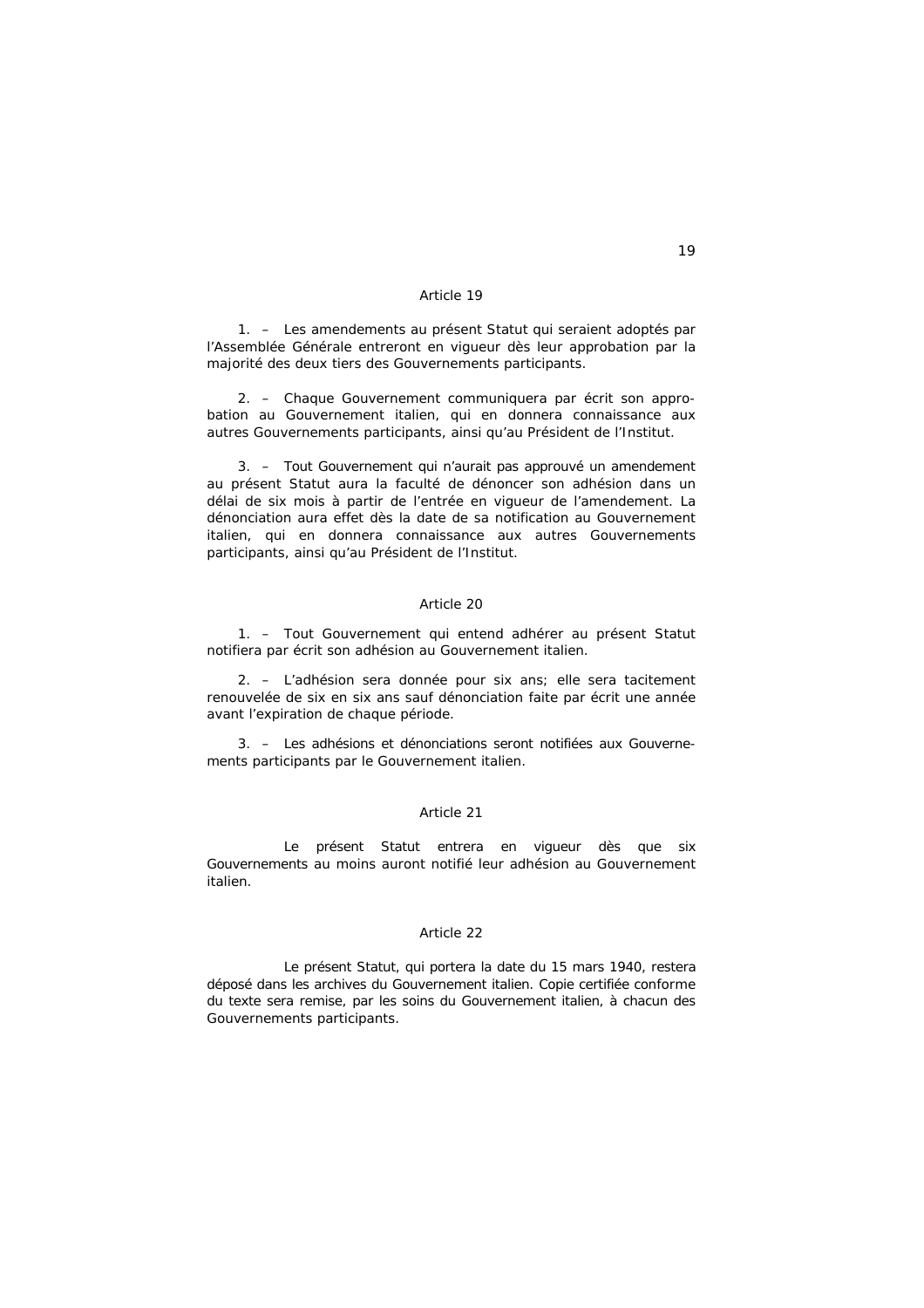## *Interpretation of Article 7bis of the Statute, approved at the eleventh session of the General Assembly (30 April 1953)*

The General Assembly,

 Considering the Resolution, adopted by the Assembly on 18 January 1952, which amends the Statute of the Institute;

 Considering that according to the second sentence of the first paragraph of Article 7*bis* of the Statute which deals with the jurisdiction of the Administrative Tribunal "any dispute arising from contractual relations between the Institute and third parties shall be submitted to the Tribunal, provided that its jurisdiction is expressly recognised by the parties in the contract giving rise to the dispute";

 Considering the advisability of further defining the extent of the jurisdiction which may be assumed by the Administrative Tribunal in accordance with the above provision;

## *D e c l a r e s*

 (1) That the expression "any dispute arising from contractual relations between the Institute and third parties" which may be submitted to the Administrative Tribunal of the Institute in the circumstances envisaged in Article 7*bis* of the Statute, relates exclusively to any dispute concerning obligations arising from contracts concluded between the Institute and third parties.

 (2) That the jurisdiction of the Administrative Tribunal in respect of disputes arising from contractual relations between the Institute and third parties cannot be considered "expressly recognised" unless such recognition is expressed in writing.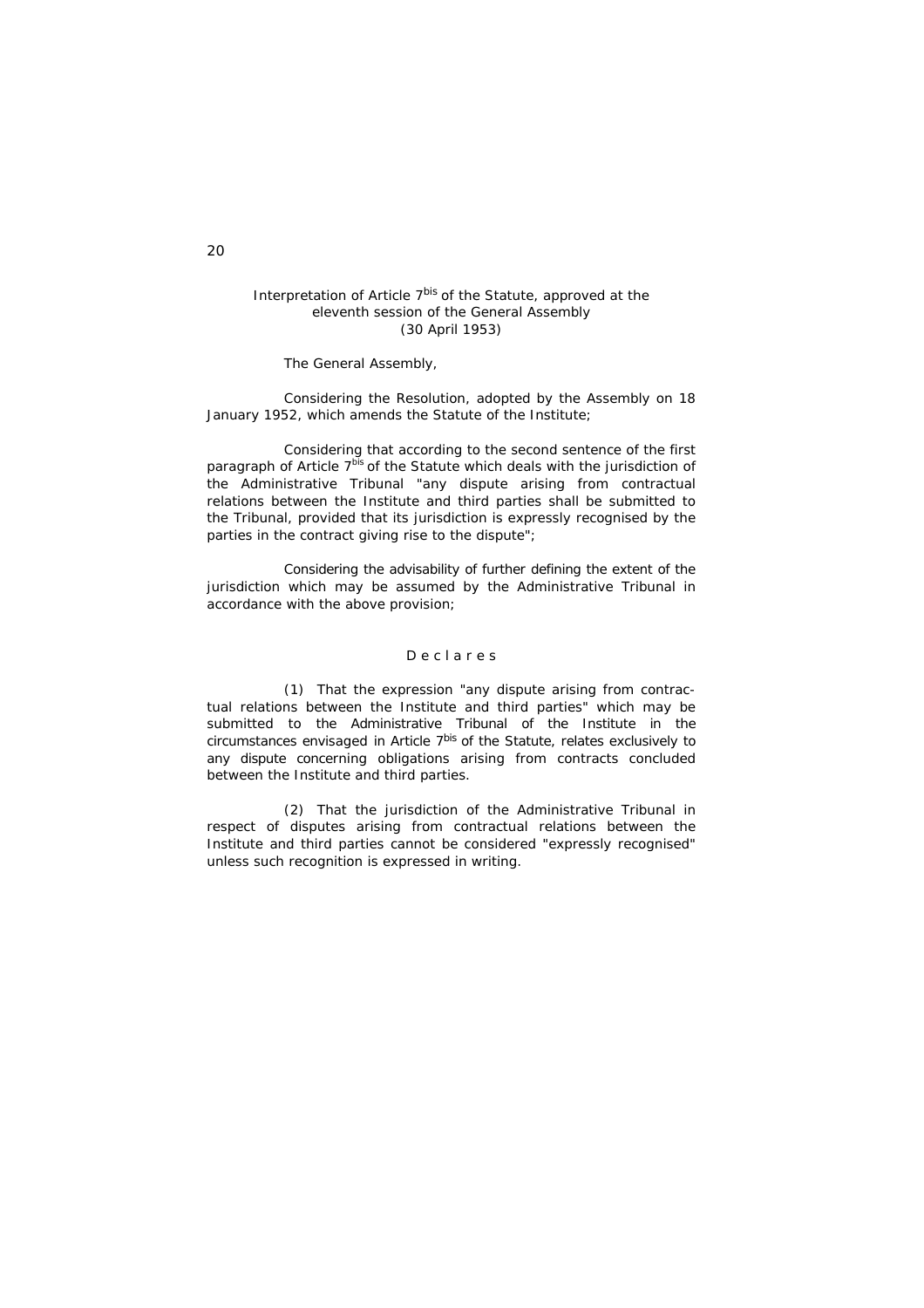## *Interprétation de l'article 7bis du Statut organique, approuvée lors de la XIe session de l'Assemblée Générale (30 avril 1953)*

L'Assemblée Générale,

 Vu la Résolution portant amendement au Statut organique de l'Institut, adoptée par l'Assemblée le 18 janvier 1952;

 Considérant qu'aux termes de la deuxième phrase du premier paragraphe de l'article 7*bis* du Statut concernant la compétence du Tribunal Administratif "les différends naissant de rapports contractuels entre l'Institut et les tiers, seront soumis à ce Tribunal à la condition que cette compétence soit expressément reconnue par les parties dans le contrat donnant lieu au litige";

 Considérant l'opportunité de préciser la portée de la compétence qui peut être attribuée au Tribunal Administratif en vertu de ladite disposition;

## *D é c l a r e*

 1) Que l'expression "les différends naissant de rapports contractuels entre l'Institut et les tiers" qui pourront être soumis au Tribunal Administratif de l'Institut dans les conditions prévues à l'article 7*bis* du Statut organique, vise exclusivement les différends concernant les obligations naissant de contrats passés entre l'Institut et les tiers.

 2) Que la compétence du Tribunal Administratif à l'égard des différends naissant de rapports contractuels entre l'Institut et les tiers ne pourra être considérée comme "expressément reconnue" que pour autant que cette reconnaissance résultera d'un acte écrit.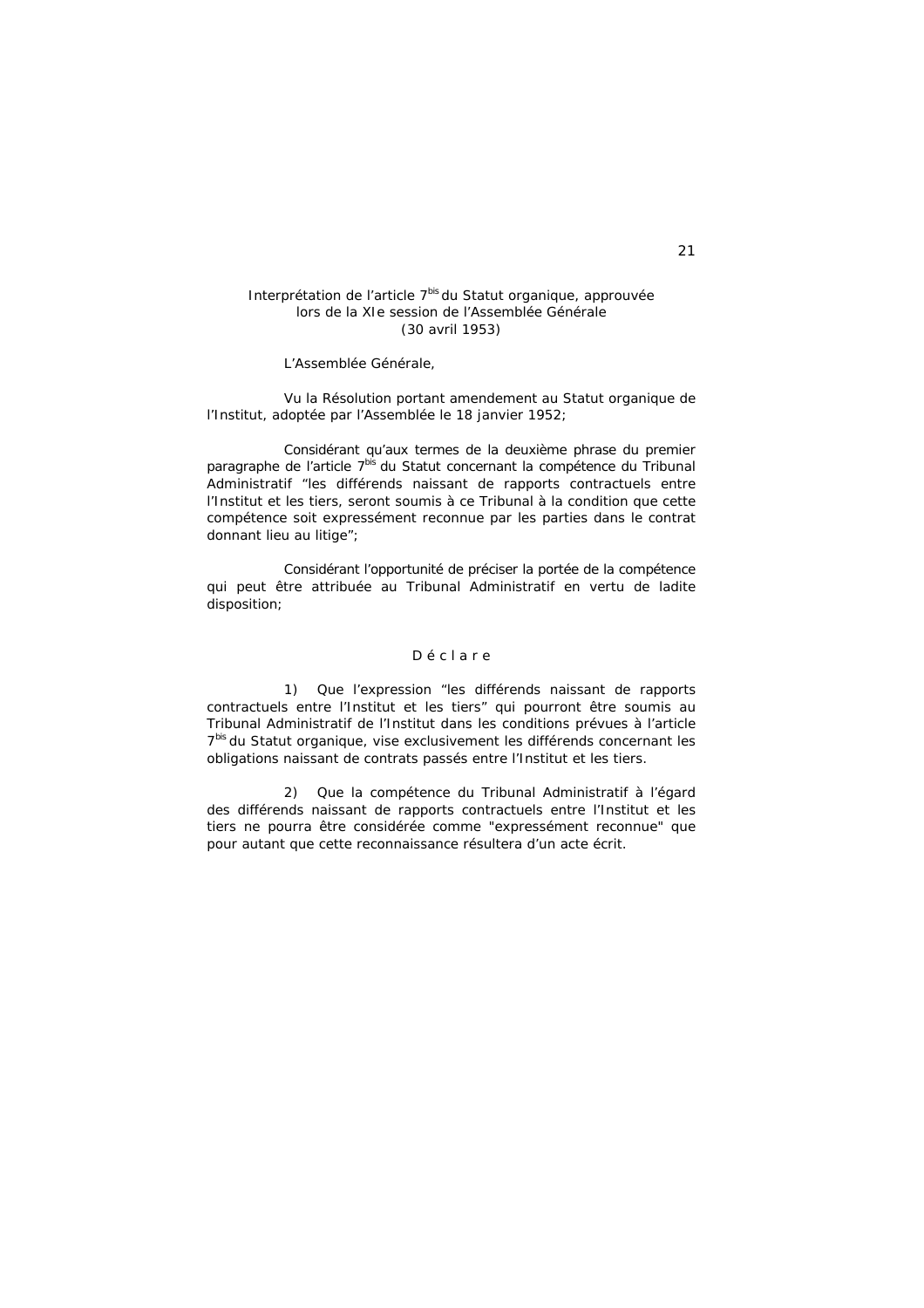2-7-199

LEGGE 16 giugno 1997, n. 193.

Ratifica ed esecuzione dello scambio di note costituente un accordo tra il Governo della Repubblica italiana e l'Istituto internazionale per l'unificazione del diritto privato (UNIDROIT) per l'aggiornamento dell'accordo di sede del 20 luglio 1967, fatto a Roma il 5-9 giugno 1995.

La Camera dei deputati ed il Senato della Repubblica hanno approvato;

## IL PRESIDENTE DELLA REPUBBLICA

#### PROMULGA

la seguente legge:

## Art. 1.

1. Il Presidente della Repubblica è autorizzato a ratificare lo scambio di note costituente un accordo tra il Governo della Repubblica italiana e l'Istituto internazionale per l'unificazione del diritto privato (UNIDROIT) per l'aggiornamento dell'accordo di sede del 20 luglio 1967, fatto a Roma il 5-9 giugno 1995.

# Art. 2.

1. Piena ed intera esecuzione è data allo scambio di note di cui all'articolo 1 a decorrere dalla data della sua entrata in vigore in conformità a quanto disposto nell'articolo 9 dello stesso scambio di note.

## Art. 3.

1. La presente legge entra in vigore il giorno successivo a quello della sua pubblicazione nella Gazzetta Ufficiale.

La presente legge, munita del sigillo dello Stato, sarà inserita nella Raccolta ufficiale degli atti normativi della Repubblica italiana. È fatto obbligo a chiunque spetti di osservarla e di farla osservare come legge dello Stato.

Data a Roma, addi 16 giugno 1997

# SCÀLFARO

PRODI, Presidente del Consiglio dei Ministri

DINI, Ministro degli affari esteri

Visto, il Guardasigilli: FLICK

 $-39-$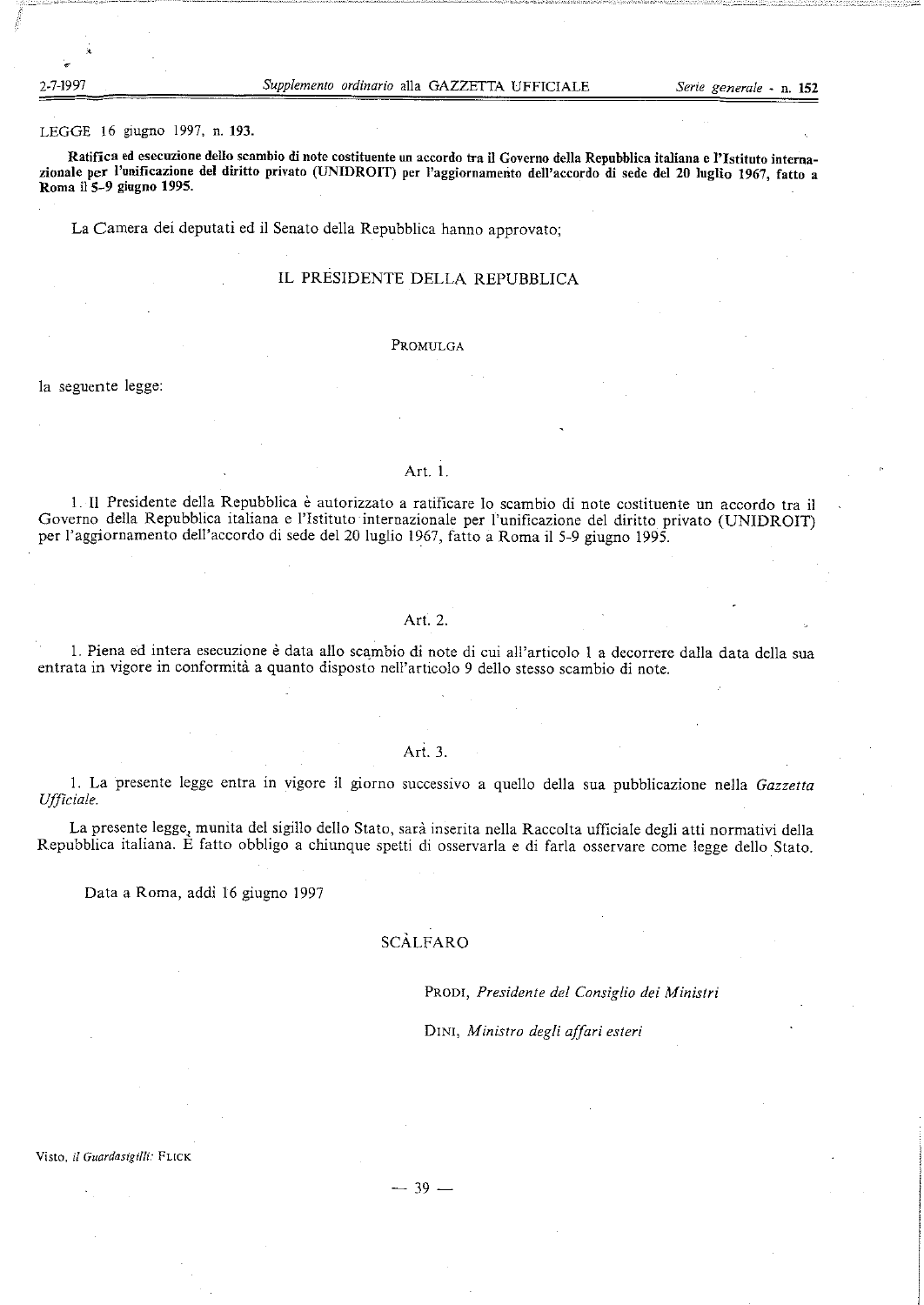Serie generale - n. 152



# Ministero degli Affari Csteri

#### $\Omega$ **VERBALE**

Ministero degli I1 Affari Esteri della Repubblica Italiana presenta i suoi complimenti all'Istituto Internazionale per l'Unificazione del Diritto Privato e ha l'onore di proporre i seguenti emendamenti all'accordo di sede con il Governo della Repubblica italiana firmato a Roma il 20 luglio 1967 e ratificato con legge 12 dicembre 1969 n. 1074 pubblicata sulla Gazzetta Ufficiale no. 21 del 26.1.1970.

# Articolo 3 Agevolazioni fiscali

L'Istituto ed i 1) suoi beni destinati all'esercizio delle sue funzioni sono esenti da qualsiasi imposta diretta e dai diritti riscossi dallo Stato, dalle regioni, dalle provincie e dai comuni.

2) a) Per il raggiungimento dei propri fini istituzionali e per quanto riguarda gli acquisti, i servizi e le transazioni, l'Istituto godrà, agli<br>effetti delle imposte di registro, ipotecarie e catastali, delle stesse esenzioni e agevolazioni concesse alle amministrazioni statali italiane, ivi comprendendo l'imposta di bollo sugli atti, contratti, formalità, operazioni finanziarie occorrenti per il conseguimento delle sue finalità.

b) Per quanto concerne l'esenzione dall'imposta sul valore aggiunto (IVA) l'Istituto godrà della non imponibilità al tributo su acquisti rilevanti connessi al raggiungimento dei suoi obiettivi istituzionali ed all'esercizio delle sue funzioni. Ai fini del presente accordo, per acquisto rilevante si intende l'acquisto di merci o la prestazione di servizi per un valore superiore a lire italiane un milione o per il maggior valore che potrà essere stabilito in linea generale dalle competenti autorità italiane.

 $-41 -$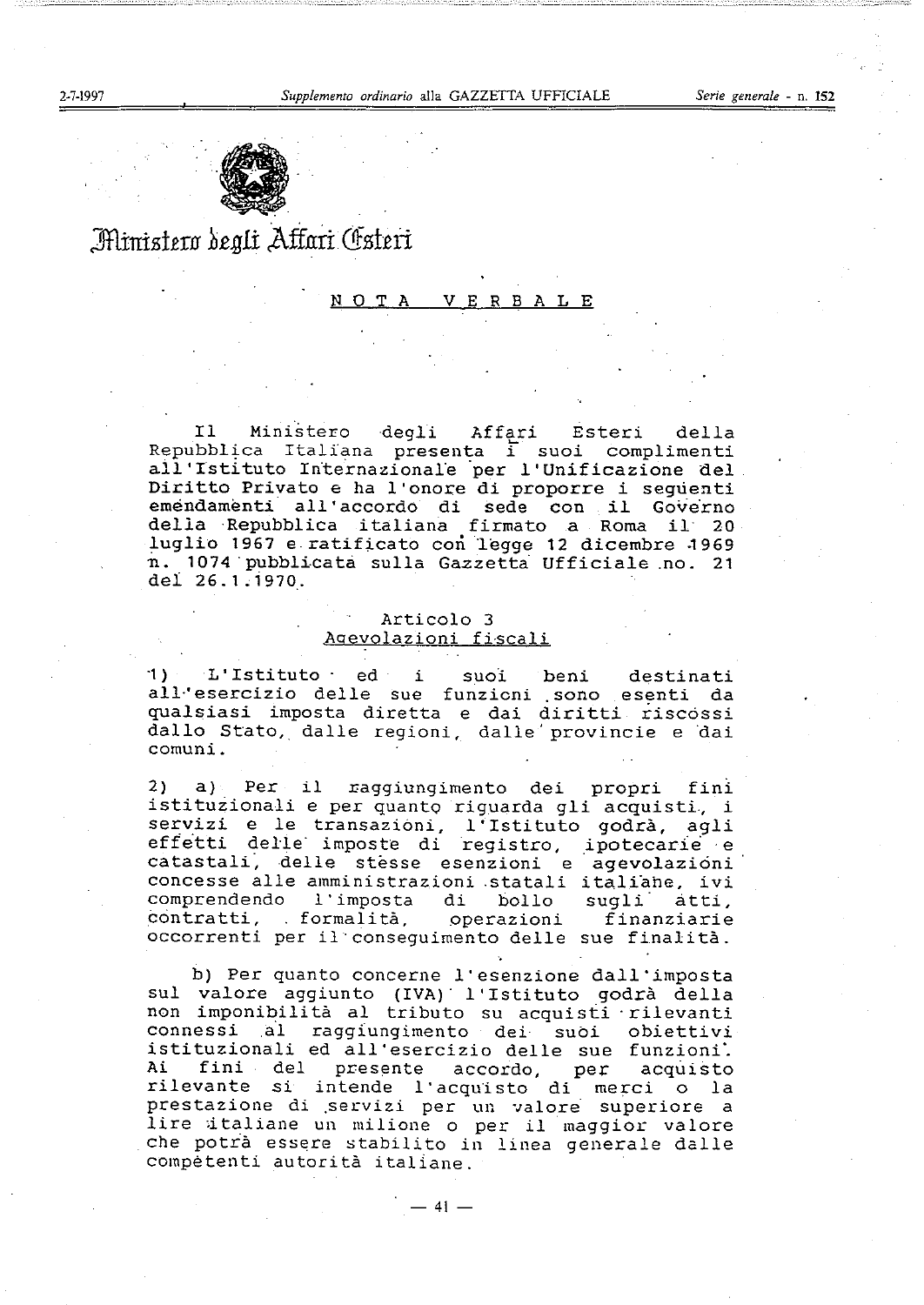c) L'Istituto sarà esente dalle imposte di consumo sui materiali per la costruzione di immobili destinati al suo uso ufficiale.

d) L'Istituto sarà anche esentato dall'imposta di consumo, e relative addizionali, sull'energia elettrica e dall'imposta di consumo, relativa addizionale e imposta regionale sostitutiva, sul gas metano, consumati dall'UNIDROIT, con esclusione degli impianti ad uso privato.

e) L'Istituto sarà esentato da diritti doganali e da ogni altra imposizione, divieto e restrizione su merci di qualsiasi natura, importate o esportate<br>dall'Istituto per attività istituzionali fatte salve le esigenze di natura sanitaria e<br>fitosanitaria. Tuttavia l'Istituto non chiederà salve l'esenzione da diritti doganali e da ogni altra imposizione su merci importate per un valore inferiore a lire italiane un milione o da altro maggior valore che competenti autorità italiane potranno fissare in linea generale.

f) l'Istituto sarà esente da diritti doganali e da ogni altro diritto, come pure ogni divieto o restrizione, relativamente all'importazione degli ufficiale" autoveicoli destinati all'"uso dell'Istituto e all'uso del suo Presidente e del Segretario Generale, nonché dei pezzi di suo ricambio dei medesimi. Per i detti autoveicoli, che saranno immatricolati con serie speciali, l'Istituto beneficerà altresì dell'esenzione dalle automobilistiche. I carburanti ' ed i tasse occorrenti per i veicoli anzidetti lubrificanti saranno ammessi all'importazione in franchigia dei diritti doganali e esenzione dalle imposte di fabbricazione in limiti di contingenti da fissare mediante accordo tra l'Amministrazione italiana delle Finanze e l'Istituto.

g) Le esenzioni ed agevolazioni previste nel presente articolo non si applicheranno a tasse e dazi corrispettivi di servizi resi dall'Istituto.

#### Articolo 6

## Privilegi e immunità dei rappresentanti dei governi e agenti

3) Oltre ai privilegi e alle immunità specificate nel precedente paragrafo 1 al Presidente saranno accordati i privilegi e le immunità, le esenzioni e le facilitazioni concesse agli Ambasciatori capi missione, purché, per quanto concerne i privilegi<br>fiscali, non si tratti di cittadino italiano o residente permanente in Italia.

 $-42-$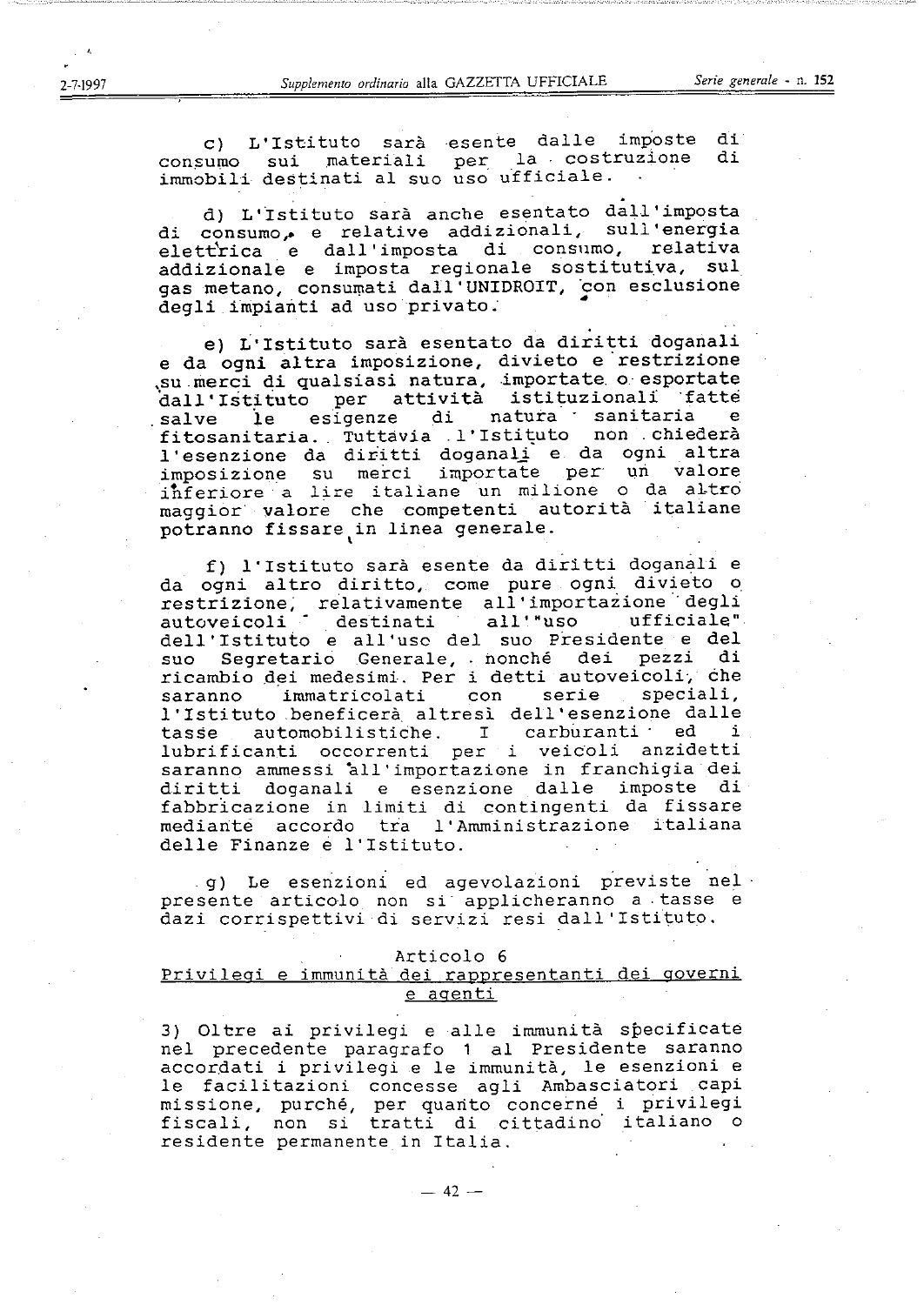## Articolo 9

a) Il personale dell'Istituto deve essere obbligatoriamente assicurato per quanto riguarda l'assistenza sanitaria e la previdenza, presso<br>Fondi o Istituti assicurativi pubbli i o privati dello Stato Italiano o di altro sato, i cui Regolamenti devono essere portati a conoscenza<br>delle competenti Autorità italiane. l'assistenza sanitaria obbligatoria deve comprendere familiari carico, individuati ai sensi del pertinente a. Regolamento.

b) I membri residenti in Italia sono tenuti a versare i contributi sanitari sui redditi diversi dagli emolumenti corrisposti dall'UltDROIT, dichiarati nella denuncia annuale dei reddit...

c) Le prestazioni sanitarie erogate dal : .S.N. rimborsate. dall'Istituto assicuratore sono dall'UNIDROIT o direttamente prescelto dall'assistito alla struttura sanitaria che ha reso la prestazione nei limiti previsti dalla polizza assicurativa del predetto istituto, che dove garantire livelli di assistenza non inferiori a quelli assicurati dalle Agenzie Specializzare dell'ONU; le prestazioni che non rientrano in tali limiti sono a carico del S.S.N. nel rispetto dei livelli di assistenza sanitaria garantiti dallo stesso Servizio ai cittadini residenti assicurati.

#### Articolo 9

L'attuale articolo 9 sarà quindi numerato come art.  $10.$ 

Il Ministero degli Affari Esteri, intendendo che la presente nota e la risposta costituiranno un accordo tra le parti che entrerà in vigore al momento della notifica del completamento delle procedure di recepimento, si avvale dell'occasione per rinnovare all'Istituto Internazionale per l'Unificazione del Diritto Privato l'espressione della massima considerazione.

Roma, 5 610, 1995

Istituto Internazionale per l'Unificazione del Diritto Privato Via Panisperna, 28 ROMA 00184

2-7-1997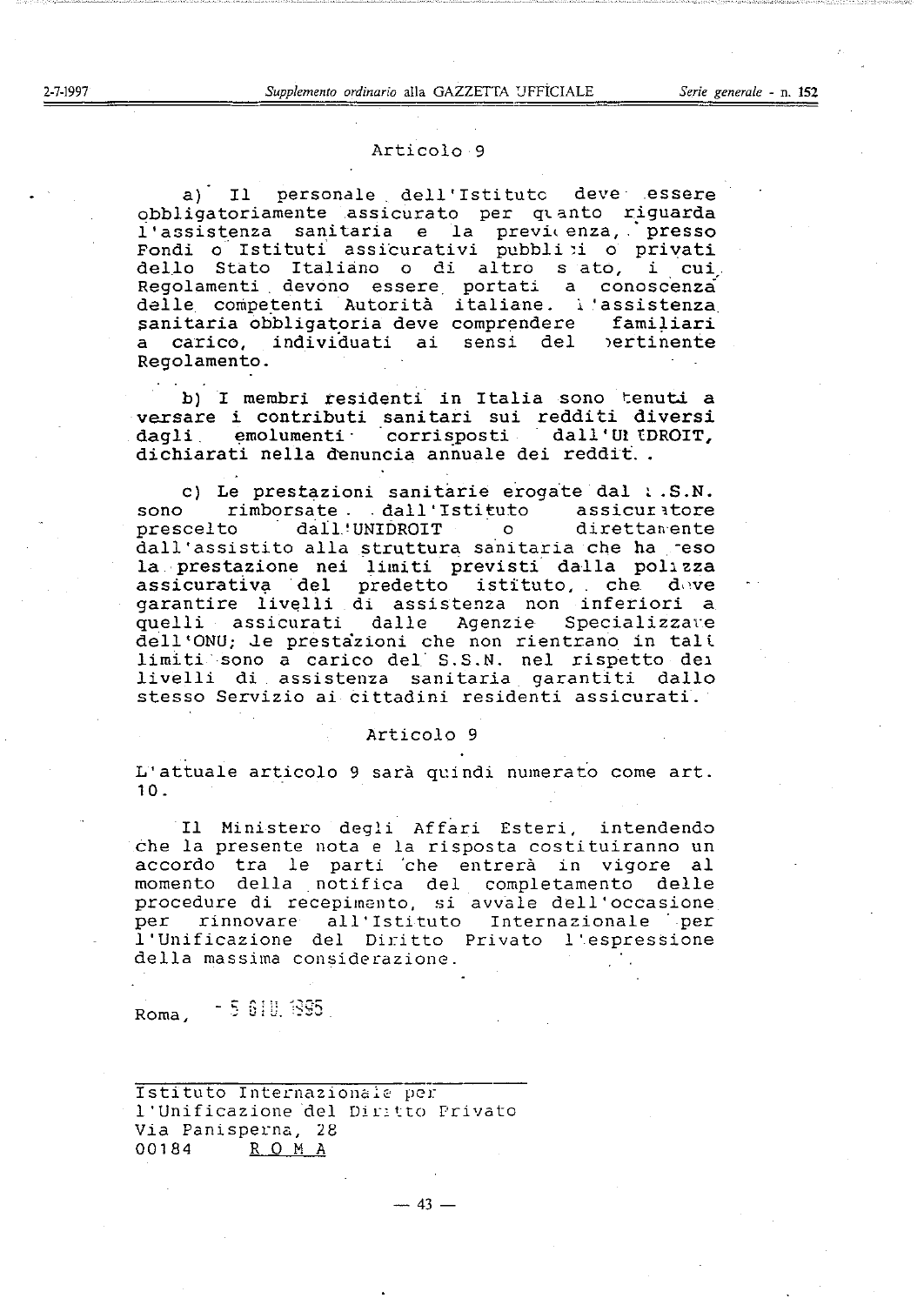INSTITUT INTERNATIONAL POUR L'UNIFICATION DU DROIT PRIVE · INSTITUTO INTERNACIONAL PARA LA UNIFICACION DEL DERECHO PRIVADO



INTERNATIONAL INSTITUTE FOR THE UNIFICATION OF PRIVATE LAW INTERNATIONALES INSTITUT FÚR DIE VEREINHEITLICHUNG DES PRIVATRECHTS

ISTITUTO INTERNAZIONALE PER L'UNIFICAZIONE DEL DIRITTO PRIVATO 00184 ROMA - VIA PANISPERNA, 28 - TEL. (39-6) 69 94 13 72 - FAX (39-6) 69 94 13 94

**1881/ST-MAE** 

# **NOTA VERBALE**

L'istituto Internazionale per l'Unificazione del Diritto Privato presenta i suoi complimenti al Ministero degli Affari Esteri della Repubblica Italiana ed ha l'onore di riferirsi alla Nota Verbale del 5 giugno 1995 ad esso indirizzata ed il cui testo è il seguente:

"Il Ministero degli Affari Esteri della Repubblica Italiana presenta i suoi complimenti all'Istituto Internazionale per l'Unificazione del Diritto Privato e ha l'onore di proporre i seguenti emendamenti au accordo or sede con il Governo della Repubblica italiana firmato a Roma il 20 luglio 1967 e ratificato con legge 12 dicembre 1969 n. 1074 pubblicata sulla Gazzetta Ufficiale no. 21 del 26.1.1970.

# Articolo 3

# Agevolazioni fiscali

 $\uparrow$ L'Istituto ed i suoi beni destinati all'esercizio delle sue funzioni sono esenti da qualsiasi imposta diretta e dai diritti riscossi dallo Stato, dalle regioni, dalle provincie e dai comuni.

 $\mathbf{2}$ a) Per il raggiungimento dei propri fini istituzionali e per quanto riguarda gli acquisti, i servizi e le transazioni, l'Istituto godrà, agli effetti delle imposte di registro, ipotecarie e catastali, delle stesse esenzioni e agevolazioni concesse alle amministrazioni statali italiane, ivi comprendendo l'imposta di bollo sugli atti, contratti, formalità, operazioni finanziarie occorrenti per il consequimento delle sue finalità.

b) Per quanto conceme l'esenzione dall'imposta sul valore aggiunto (IVA) l'Istituto godrà della non imponibilità al tributo su acquisti rilevanti connessi al raggiungimento dei suoi obiettivi istituzionali ed all'esercizio delle sue funzioni. Ai fini del presente accordo, per acquisto rilevante si intende l'acquisto di merci o la prestazione di servizi per un valore superiore a lire italiane un milione o per il maggior valore che potrà essere stabilito in linea generale dalle competenti autorità italiane.

L'Istituto sarà esente dalle imposte di consumo sui materiali per la costruzione di C) immobili destinati al suo uso ufficiale.

L'Istituto sarà anche esentato dall'imposta di consumo, e relative addizionali, d) sull'energia elettrica e dall'imposta di consumo, relativa addizionale e imposta regionale sostitutiva, sul gas metano, consumati dall'UNIDROIT, con esclusione degli impianti ad uso privato.

 $e)$ L'Istituto sarà esentato da diritti doganali e da ogni altra imposizione, divieto e restrizione su merci di qualsiasi natura, importate o esportate dall'Istituto per attività istituzionali fatte salve le esigenze di natura sanitaria e fitosanitaria. Tuttavia l'Istituto non chiederà l'esenzione da diritti doganali e da ogni altra imposizione su merci importate per un valore inferiore a lire italiane un milione o da altro maggior valore che competenti autorità italiane potranno fissare in linea generale.

2-7-1997

 $-44$   $-$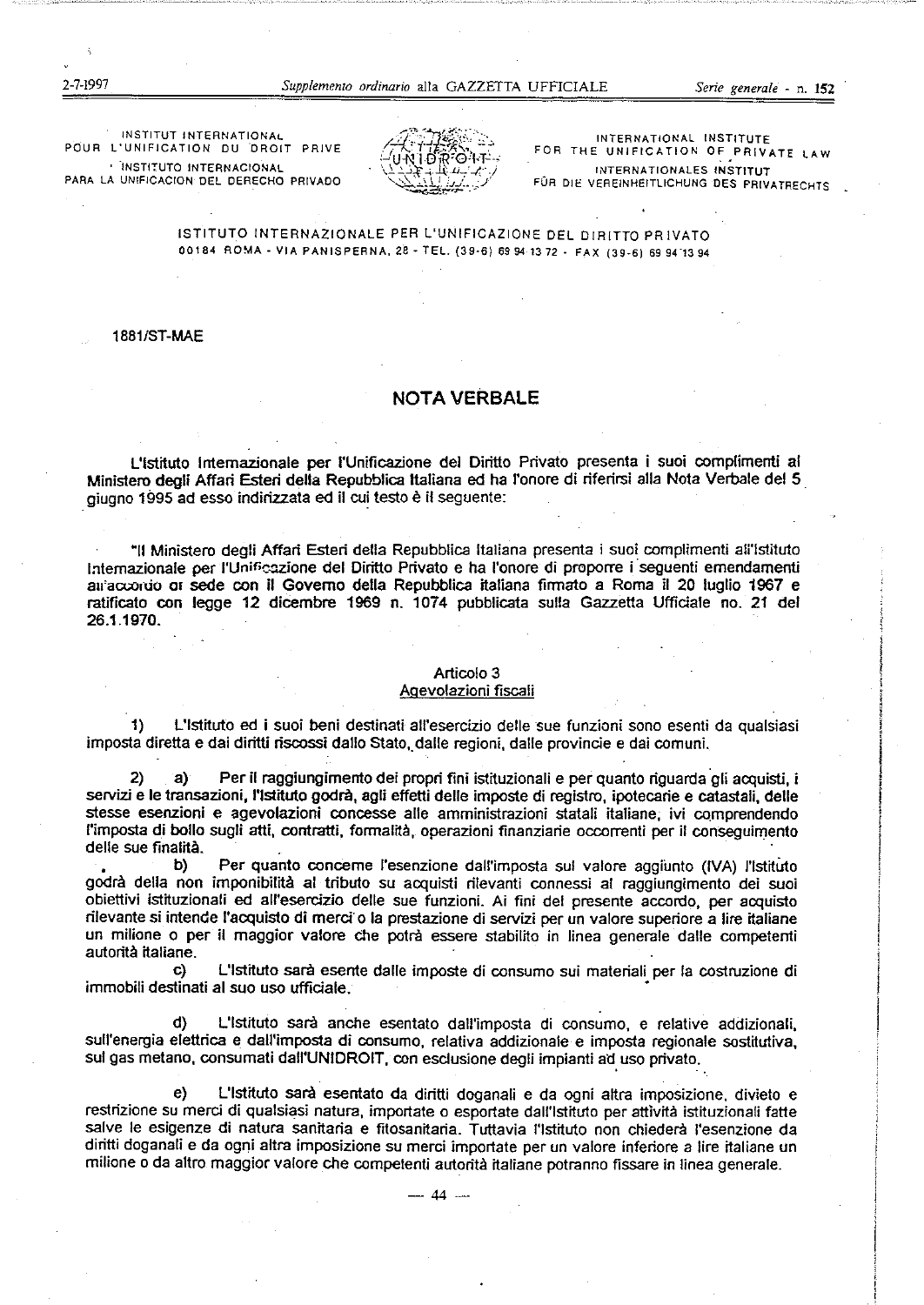L'Istituto sarà esente da diritti doganali e da ogni altro diritto, come pure ogni f) divieto o restrizione, relativamente all'importazione degli autoveicoli destinati all'"uso ufficiale" dell'Istituto e all'uso del suo Presidente e del suo Segretario Generale, nonché dei pezzi di ricambio dei medesimi. Per i detti autoveicoli, che saranno immatricolati con serie speciali, l'Istituto beneficerà altresì dell'esenzione dalle tasse automobilistiche. I carburanti ed i lubrificanti occorrenti per i veicoli. anzidetti saranno ammessi all'importazione in franchigia dei diritti doganali e esenzione dalle imposte di fabbricazione in limiti di contingenti da fissare mediante accordo tra l'Amministrazione italiana delle Finanze e l'Istituto.

Le esenzioni ed agevolazioni previste nel presente articolo non si applicheranno a  $\mathbf{Q}$ tasse e dazi corrispettivi di servizi resi dall'Istituto.

#### Articolo 6

## Privilegi e immunità dei rappresentanti dei governi e agenti

Oltre ai privilegi e alle immunità specificate nel precedente paragrafo 1 al Presidente 3) saranno accordati i privilegi e le immunità, le esenzioni e le facilitazioni concesse agli Ambasciatori capi missione, purché, per quanto conceme i privilegi fiscali, non si tratti di cittadino italiano o residente permanente in Italia.

#### **Articolo 9**

Il personale dell'Istituto deve essere obbligatoriamente assicurato per quanto riguarda a) l'assistenza sanitaria e la previdenza, presso Fondi o Istituti assicurativi pubblici o privati dello Stato italiano o di altro stato, i cui Regolamenti devono essere portati a conoscenza delle competenti Autorità italiane. L'assistenza sanitaria obbligatoria deve comprendere i familiari a carico, individuati ai sensi del pertinente Regolamento.

b) I membri residenti in Italia sono tenuti a versare i contributi sanitari sui redditi diversi dagli emolumenti comsposti dall'UNIDROIT, dichiarati nella denuncia annuale dei redditi.

Le prestazioni sanitarie erogate dal S.S.N. sono rimborsate dall'Istituto assicuratore prescelto dall'UNIDROIT o direttamente dall'assistito alla struttura sanitaria che ha reso la prestazione nei limiti previsti dalla polizza assicurativa del predetto istituto, che deve garantire livelli di assistenza non inferiori a quelli assicurati dalle Agenzie Specializzate dell'ONU; le prestazioni che non rientrano in tali limiti sono a carico del S.S.N. nel rispetto dei livelli di assistenza sanitaria garantiti dallo stesso Servizio ai cittadini residenti assicurati.

#### Articolo 9

L'attuale articolo 9 sarà quindi numerato come art. 10.

Il Ministero degli Affari Esteri, intendendo che la presente nota e la risposta costituiranno un accordo tra le parti che entrerà in vigore al momento della notifica del completamento della procedura di recepimento, si avvale dell'occasione per rinnovare all'Istituto Internazionale per l'Unificazione del Diritto Privato l'espressione della massima considerazione."

L'Istituto Internazionale per l'Unificazione del Diritto Privato con il presente atto accetta la proposta variazione dell'Accordo di Sede firmato il 20 luglio 1967. Esso intende che la nota di cui sopra e la presente nota costituiscano un accordo fra le due parti.

 $-45-$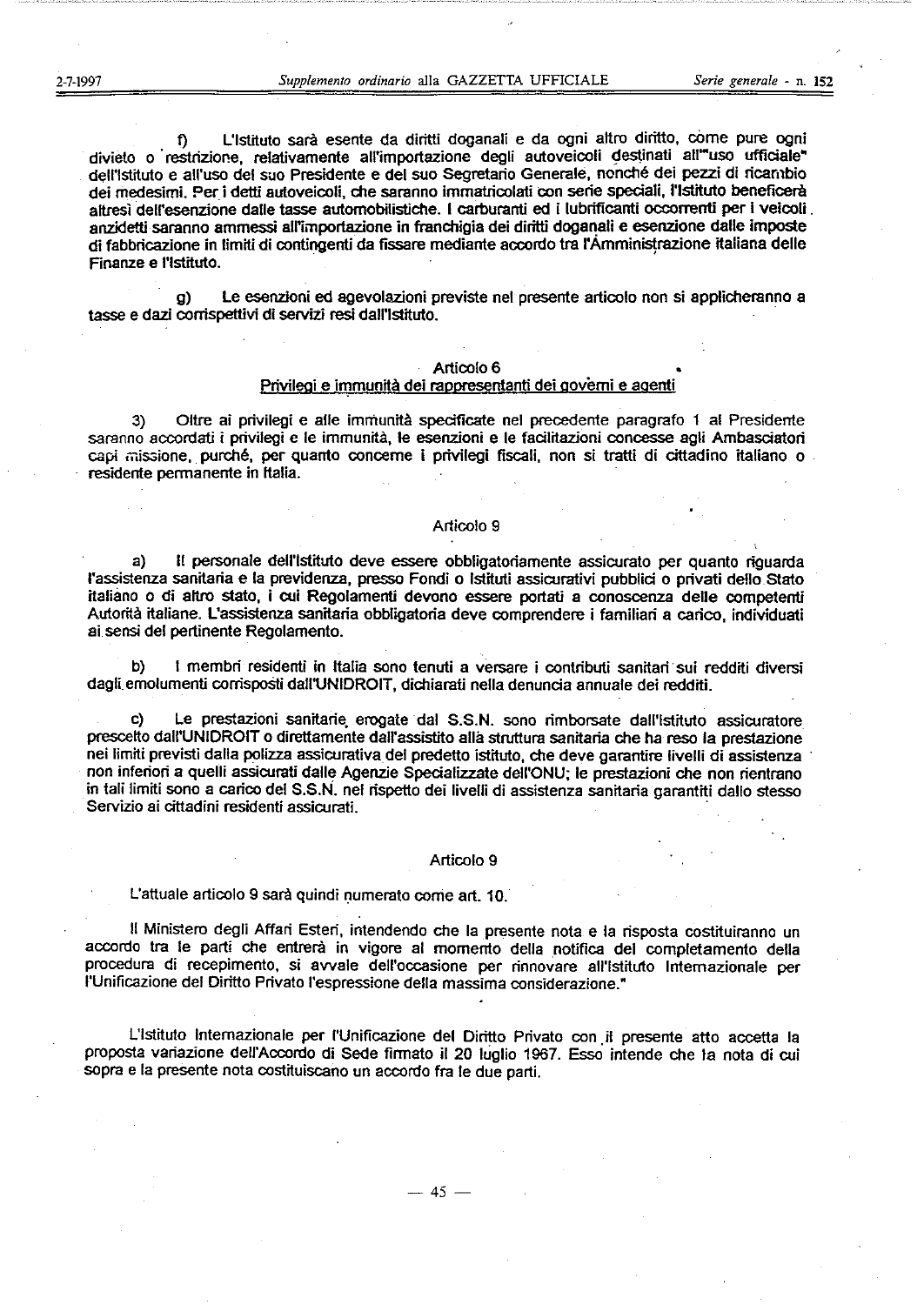L'Istituto Internazionale per l'Unificazione del Diritto Privato si avvale dell'occasione per rinnovare al Ministero degli Affari Esteri della Repubblica Italiana l'espressione della più alta considerazione. ·UNIFICAZIO

 $46 -$ 

UNIDRO Roma, 9 giugno 1995 וונו*וי*ש

Ministero degli Affari Esteri della Repubblica Italiana Piazzale della Famesina 1 00100 ROMA